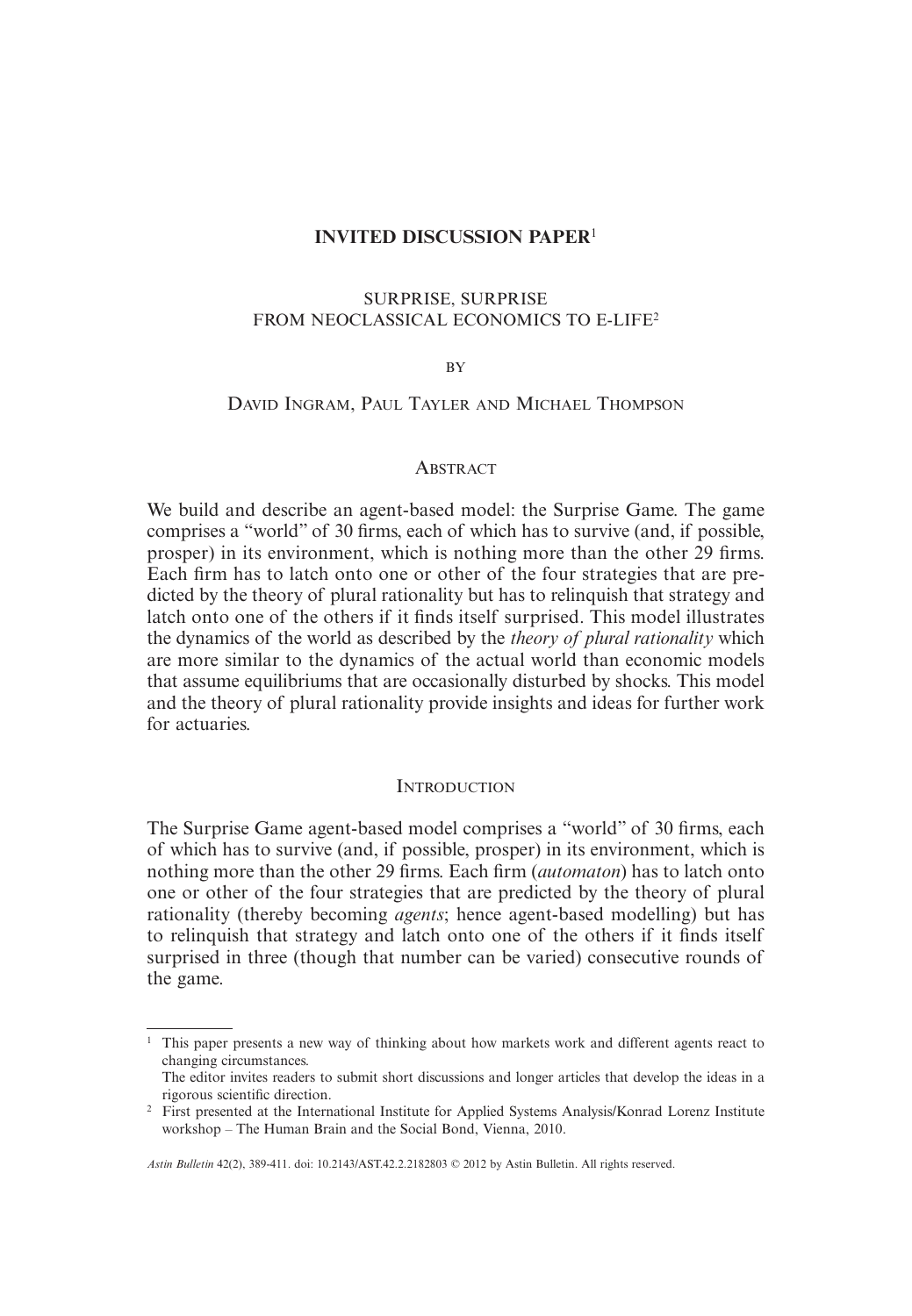For all its simplicity and abstraction, the game gives rise to some remarkably life-like behaviour: booms, downturns, waves of bankruptcies, periods of "merger mania" and so on. More life-like, in fact, than any of the behaviours that are generated by models based on economic theory (be it neoclassical or neo-institutional). And if it does this then we need to consider the theory that underlies the game as an economic theory.

First, there are no equilibria in it, anywhere. Second, in going from rational choice (just one way of organising) and the markets-and-hierarchies framing (two ways of organising) to the full complement that includes the other two ways (egalitarianism and fatalism), we move from simplicity to complexity: from a situation where you can write equations and solve them for equilibrium conditions to one in which all you can do is "e-life": building "bottom-up" models, such as the Surprise Game, and then playing around with them to see what happens. No need to feel disappointed, however, since e-life exploration, as we show, can explain, among other things, how the recent credit crunch/recession came about. Moreover, it can also help us to design ways of avoiding these sorts of large-scale collapses in the future.

Rather than insisting that we are all rational utility-maximisers (neoclassical economics) or all incapable (in the same irrational way) of behaving according to the tenets of neoclassical economics and therefore desperately in need of the wise guidance of hierarchy (behavioural economics), the Surprise Game suggests we should think in terms of individuals moving in and out of the different ways of organising in different parts of their lives (workplace and home, for instance).3

## THE DIFFERENT PREMISES OF PLURAL RATIONALITY

"They will never agree", said the nineteenth-century wit, the Reverend Sidney Smith, when he saw two women shouting at each other from houses on either side of an Edinburgh street, "They are arguing from different premises". Theorists of plural rationality<sup>4</sup> (eg Douglas and Wildavsky 1982, 174; Adams 1995, 50) are fond of this story because it enables them to get to grips with the "structured disagreement"5 that is so characteristic of debates about the state of the world and about what, if anything, needs to be done about it. The different

<sup>&</sup>lt;sup>3</sup> This, of course, requires that their brains are capable (a) of "internalising" what is required by each of these ways of organising and (b) of switching to the appropriate one in response to cues that indicate that such a switch is needed. Neuroscientists, we find, see these requirements as perfectly feasible. It is the "all the same" (rational choice) and "all completely different" (post-structuralism) that they have trouble with.

<sup>4</sup> Sometimes called "cultural theory" and sometimes "neo-Durkheimian institutional theory". The latter, unfortunately, is too much of a mouthful, while the former risks conveying the impression that it is culture that is doing the explaining.

<sup>&</sup>lt;sup>5</sup> "Structured" in the sense that each position, as we will see, defines itself in contradistinction to the others: a self-organising system, in other words.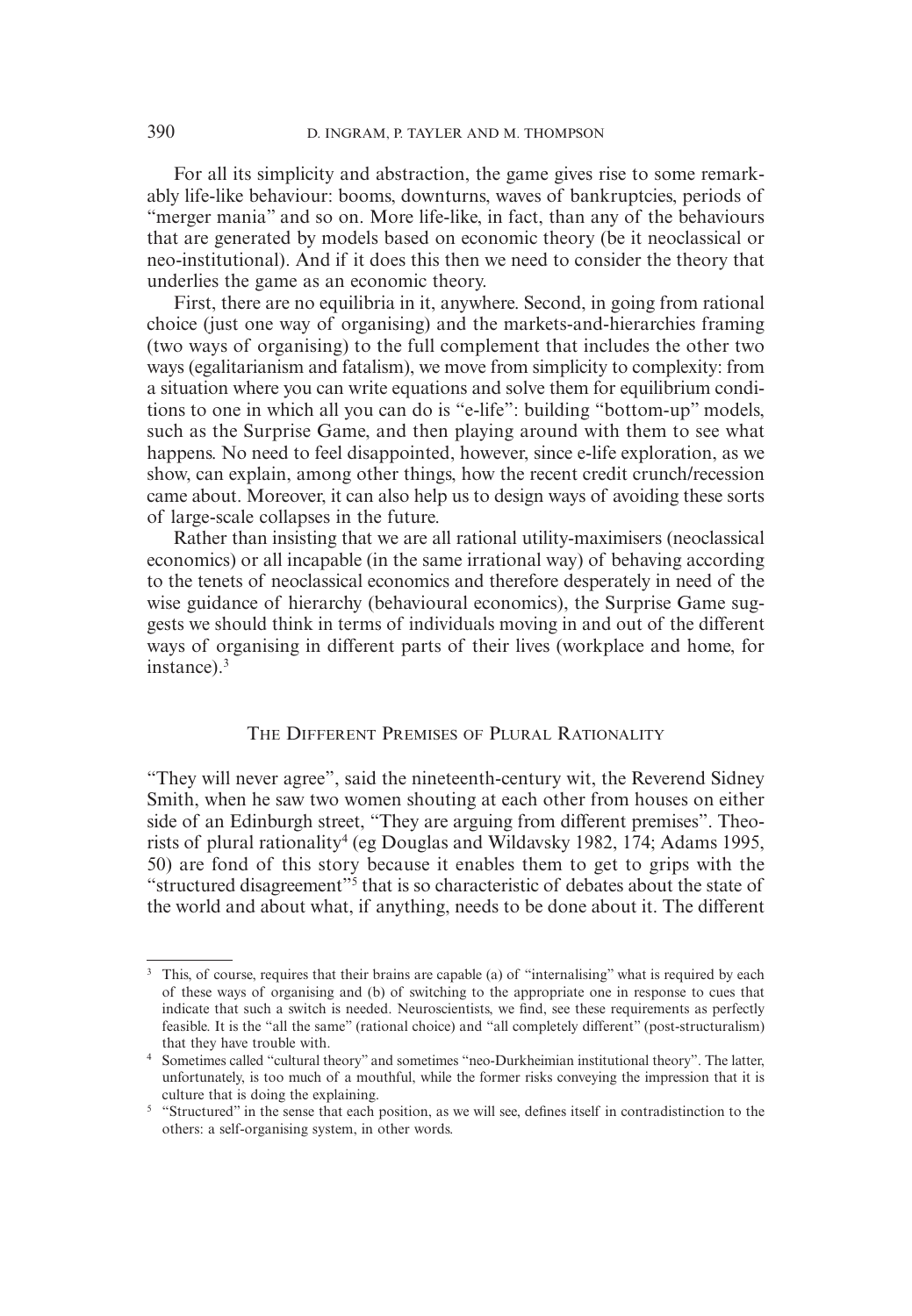Asymmetrical Transactions



Symmetrical Transactions

FIGURE 1: The Theory of plural rationality: the four forms of social solidarity and their associated premises (or myths of nature).

premises that are being argued from in these debates concern both physical and human nature, and the theory maps them in terms of a fourfold typology of what are called forms of social solidarity (Figure 1).6

<sup>&</sup>lt;sup>6</sup> Properly speaking, the typology is fivefold, in that there is a somewhat "socially detached" solidarity – characterised by the hermit – within which it is possible to contemplate each of the other four sets of premises as "stills" within a cyclical sequence of transitions (see Thompson, Ellis and Wildavsky 1990; Thompson 2008). This, in some ways, is the position we will be adopting in writing this paper.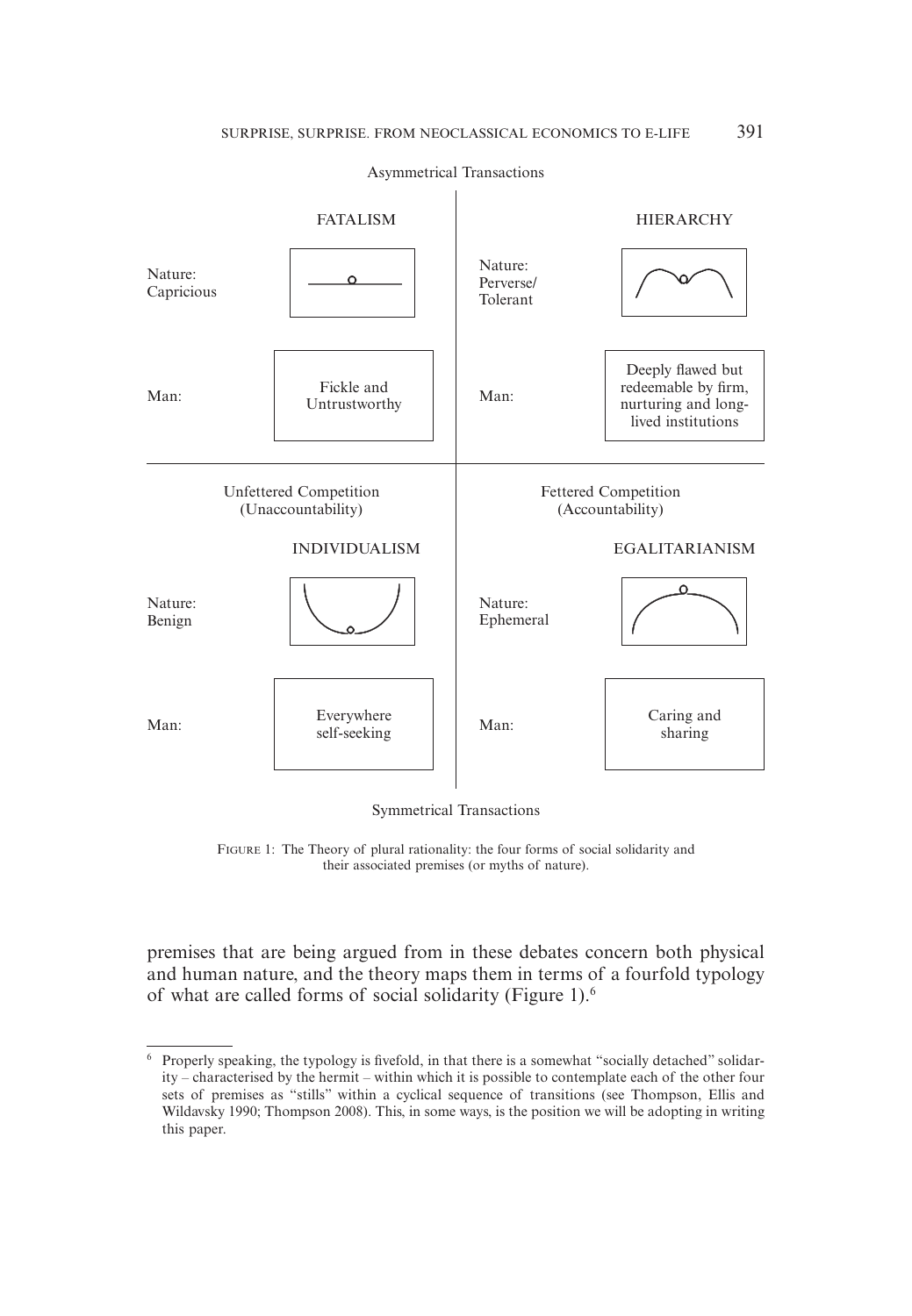Though at first glance this may appear to be a daunting diagram, much of what it contains is pretty orthodox. Indeed, two of the forms of solidarity – *individualism* and *hierarchy* – have long been familiar to social scientists; institutional theorists, for instance, refer to them as *markets* and *hierarchies* (eg Williamson 1975; Lindblom 1977). The theory's novelty lies in its addition of the other two solidarities – *egalitarianism* and *fatalism* – and in the making explicit of the different sets of premises – the different *myths* (or social constructions or models) *of nature* (physical and human) – that sustain and justify these four fundamental arrangements for the promotion of social transactions.

The term "social solidarity" comes from the great French sociologist Emile Durkheim, and social solidarities are nowadays defined as the different ways in which we bind ourselves to one another and, in so doing, define our relationship with nature. The argument (and it is not one that is easily grasped) is that it is the social solidarities – the contending ways of relating, perceiving, acting and justifying – that are the units of analysis, not the individual. Indeed, it makes more sense to speak (as the indianist McKim Marriott [1967] has long spoken) of the *dividual*, since we all move in and out of different solidarities in different parts of our lives: workplace and home, for instance. So it would be a mistake to expect to be able to draw any direct comparisons between the theory of plural rationality and those seemingly more commonsensical theories that take the individual as the unit of analysis: neoclassical economics, behavioural economics, decision theory, evolutionary psychology and so on. All this is particularly troublesome when it comes to efforts to apply and test the theory in terms of quantitative social science (including game theory), because that field is so massively imbued with *methodological individualism* (or, as Mary Douglas used to say, "the individualist fallacy").

Hierarchies (coming back to Figure 1) institute status differences: asymmetrical transactions, that is (as in Boston where, it is said, "Lowells speak only to Cabots, and Cabots speak only to God"). And hierarchies, by requiring forms of behaviour appropriate to those of differing rank and station (accountability, that is), set all sorts of limits on competition. Markets – the transactional arrangements that accompany individualism – do the diametrical opposite; they institute equality of opportunity (symmetrical transactions, that is) and promote competition (no accountability, that is, as in "If I don't do it someone else will").<sup>7</sup> The other two permutations – symmetrical transactions with accountability (labelled "egalitarianism" in the plural rationality scheme) and

<sup>7</sup> The word "accountability" is used by theorists of plural rationality in a number of ways. Mary Douglas saw each of her four "cultural biases" as providing the means by which the upholders of the solidarities could give an account of themselves, and this idea has also been used by Schwarz and Thompson (1990). Gross and Rayner (1985) have been careful to point out that, in the hierarchical solidarity, accountability runs in the opposite direction to status; it is the lowerarchs who are able to pull back into line those at the higher levels who are behaving inappropriately (devotees of Kenneth Grahame's *The Wind in the Willows* will recall that this is what the creatures of the riverbank did to Toad of Toad Hall). And it is in this sense of being able to hold others accountable that the word is being used here.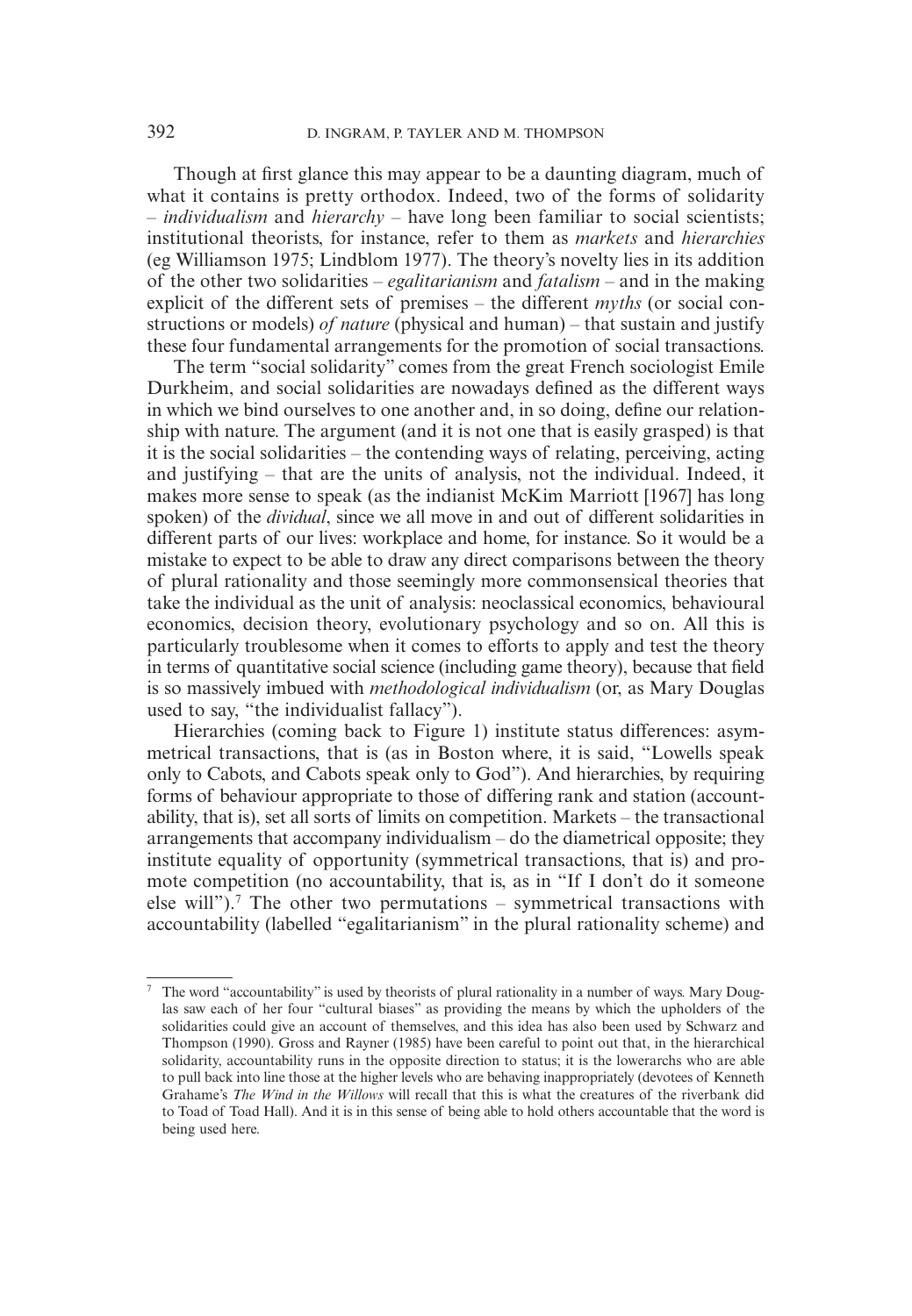asymmetrical transactions without accountability (labelled "fatalism" in the plural rationality scheme) tend to be ignored by social science in general and by policy science in particular. And it is this shortcoming, as it is played out in the field of financial risk, that we will be seeking to remedy in this paper. First, however, we must quickly run through the four solidarities (and it will be helpful here to refer back to Figure 1).

• For upholders of the *individualist* solidarity, nature is benign and forgiving – able to recover from any exploitation (hence the iconic myth of nature: a ball that, no matter how profoundly disturbed, always returns to stability) – and man is inherently self-seeking and atomistic (like the "island" that, John Donne argued, "No man is"). Trial and error, in self-organizing ego-focused networks (markets), is the way to go, with Adam Smith's invisible hand ensuring that people only do well when others also benefit. Individualist actors, in consequence, trust others until they give them reason not to and then retaliate in kind (the winning "tit for tat" strategy in the iterated Prisoner's Dilemma game [Rapoport 1985]). They see it as only fair that (as in the joint stock company) those who put most in get most out. Managing institutions that work "with the grain of the market" (getting rid of environmentally harmful subsidies, for instance) are what are needed.

 This is the voice that calls for de-regulation, for the freedom to innovate and take risks, and for the internalization of environmental costs so as to "get the prices right".

• Nature, for those who bind themselves into the *egalitarian* solidarity, is almost the exact opposite (hence the ball on the up-turned basin) – fragile, intricately interconnected and ephemeral – and man is essentially caring and sharing (until corrupted by coercive and inegalitarian institutions: markets and hierarchies). We must all tread lightly on the earth, and it is not enough that people start off equal; they must end up equal as well – equality of result. Trust and levelling go hand-in-hand, and institutions that distribute unequally are distrusted. Voluntary simplicity is the only solution to our environmental problems, with the "precautionary principle" being strictly enforced on those who are tempted not to share the simple life.

This is the voice that defines the opposite of development as hospitality, that scorns the idea of "trickle down" and instead seeks to target "the poorest of the poor". It is the voice that argues for zero-growth, and that calls urgently for major shifts in our behaviour so as to bring our profligate consumption down within the limits that have been set by Mother Nature.

• The world, in the *hierarchical* solidarity, is controllable. Nature is stable until pushed beyond discoverable limits (hence the two humps), and man is malleable: deeply flawed but redeemable by firm, long-lasting and trustworthy institutions (as in the headmasterly "Give me the boy and I will give you the man"). Fair distribution is by rank and station or, in the modern context, by need (with the level of need being determined by an expert and dispassionate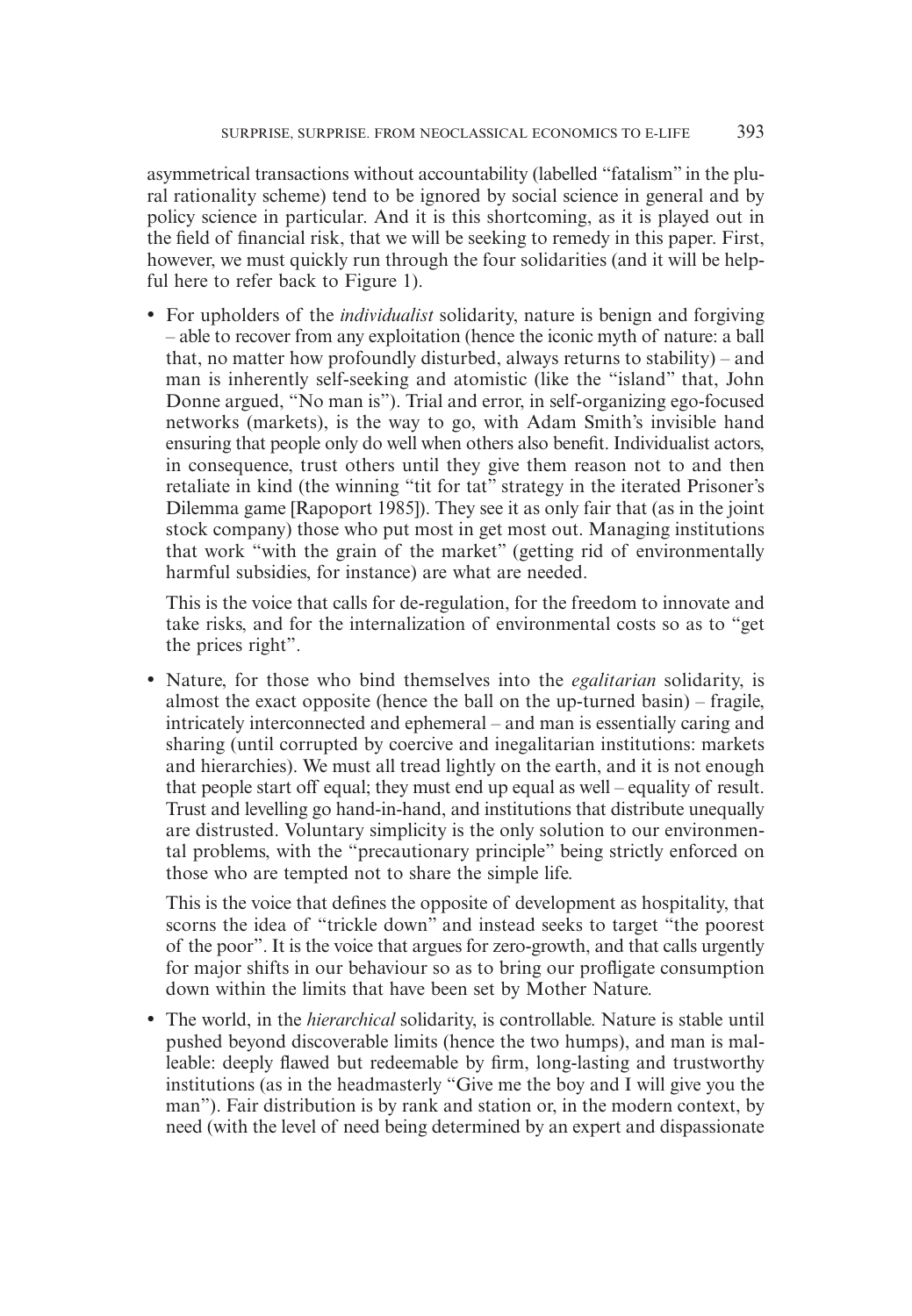authority). Environmental management requires certified experts (to determine the precise locations of nature's limits) and statutory regulation (to ensure that all economic activity is then kept within those limits).

 This is the voice that talks of "global stewardship", that readily invokes the *fallacy of composition* (that what is rational for the parts – belt-tightening during a recession, say – may be disastrous for the whole) and that insists that global problems (such as climate change) demand global solutions.

• *Fatalist* actors (or perhaps we should say non-actors) find neither rhyme nor reason in nature, and know that man is fickle and untrustworthy. Fairness, in consequence, is not to be found in this life, and there is no possibility of effecting change for the better. "Defect first" – the winning strategy in the one-off Prisoner's Dilemma – makes sense here, given the unreliability of communication and the permanent absence of prior acts of good faith. With no way of ever getting in sync with nature (push the ball this way or that and the feedback is everywhere the same), or of building trust with others, the fatalist's world (unlike those of the other three solidarities) is one in which learning is impossible. 'Why bother?' therefore, is the rational management response.

 Fatalist actors don't really have a voice; if they had they wouldn't be fatalistic! Nevertheless, since time and money that are spent on something about which nothing can be done is time and money wasted, there is some wisdom here that should not be ignored.<sup>8</sup>

These four solidarities, in varying strengths and patterns of pair-wise alliance, are clearly discernible almost anywhere you care to look: in debates over water

<sup>&</sup>lt;sup>8</sup> The alert reader will have noticed that we have given game theory illustrations for the individualist and fatalist solidarities but not for the two "collectivised" ones: hierarchy and egalitarianism. The reason is that, because of social science's afore-mentioned bias towards methodological individualism, such illustrations are not straightforward. With both individualism and fatalism, the social constructions of human nature are close to the assumptions of methodological individualism: in the individualist solidarity, psycho-physiological entities (we must be careful not to call them "individuals"), each equipped with his/her distinctive preference set, are able to simultaneously transact with, and build trust in, one another; in the fatalist solidarity, a "beggar-my-neighbour" logic dismantles trust as quickly as it is formed. And the iterated and one-off prisoner's dilemma games nicely capture these crucial distinctions.

In what are called *public goods games* we encounter "punishers" and sometimes also a consideration of the "costs of punishing", since these seem to outweigh the benefits and yet do not deter the punisher. This, theorists of plural rationality would observe, is hierarchical behaviour that is being obscured by game theory's individualistic assumptions (there are endless papers and conferences on "the evolution of altruism" but not one on "the evolution of selfishness"!). "Duty", "honour" and "sacrifice" would be the appropriate hierarchical terminology, and of course those who, when the occasion demands it, make the "ultimate sacrifice" do not pause to count the cost.

Sacrificial behaviour can be even more pronounced in the egalitarian solidarity, with its uncompromising insistence that "we all sink or swim together". The mass suicide by the Jewish defenders of Masada when they found themselves surrounded by their Roman adversaries is a good example: one that theorists of plural rationality would suggest would be evident in *common-pool games* (though, of course, game theorists have not got round to those yet).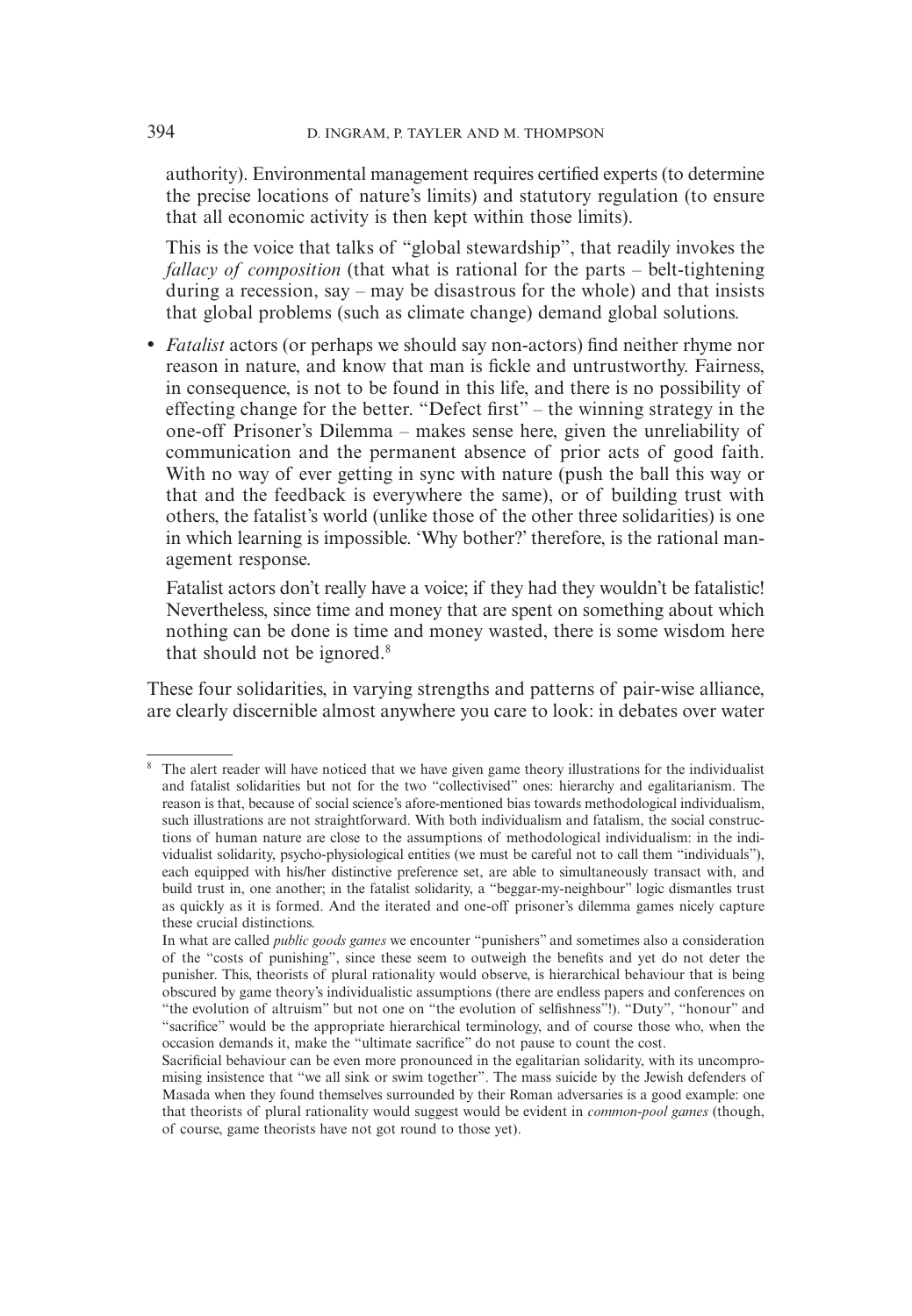engineering in South Asia (Gyawali 2001; Thompson and Gyawali 2007); in international fora where delegates struggle to do something about climate change (Thompson, Rayner and Ney 1998; Verweij 2006); in the different ways international regimes cope with trans-boundary risks such as water pollution (Verweij 2000) and municipalities go about the business of transport planning (Hendriks 1994); in the various ways households set about making ends meet (Dake and Thompson 1999); in the different diagnoses of the pensions crisis in countries with ageing populations (Ney 2009); and in the different panaceas that are variously championed and rejected by theorists of public administration (Hood 1998), to mention but a few. And our aim in this paper is to add one more application to this list: financial risk.

In all these examples we have just listed we find that each solidarity, in creating a context that is shaped by its distinctive premises, generates a storyline that inevitably contradicts those that are generated by the other solidarities (Thompson and Rayner 1998; Douglas, Thompson and Verweij 2003; Ney 2009). Yet, since each distils certain elements of experience and wisdom that are missed by the others, and since each provides a clear expression of the way in which a significant portion of the populace feels we should live with one another and with nature, it is important that they all be taken some sort of account of in the policy process. That, in essence, is the case for *clumsiness* (Verweij and Thompson 2006; Verweij 2011), clumsiness being the state of affairs in which each of the "active" solidarities (hierarchy, individualism and egalitarianism) is (a) able to make its voice heard and (b) is then responsive to the others.

Clumsiness may look a little less strange if we point out that these two dimensions – *accessibility* and *responsiveness* are at the very heart of Robert Dahl's (1989) theory of pluralist democracy. And that democratic insight suggests that, if a firm (say) is carrying out a scenario planning exercise, it will need to ensure that all three storylines are fully developed into scenarios that are then engaged with one another. The climate change scenarios developed by the Intergovernmental Panel on Climate Change (IPCC), for instance, have been shown to all be elaborations of the hierarchical storyline (Janssen 1996). And Shell's scenarios – Shell is famous for its pioneering of scenario planning – have consistently missed out the egalitarian storyline (Elkington and Trisoglio 1996).

All this suggests that making yourself (or, rather, your organisation) clumsy is not going to be easy, even when you are trying to *be* clumsy. And, of course, many organisations are not even trying: all those international development agencies that until very recently were clustered around the "Washington consensus", for instance. So we have devised a little agent-based model – we call it the Surprise Game – in order to help those who want to make themselves clumsy to actually do it. First, we will show how the theory of plural rationality enables you to get started with the Surprise Game; second, we will explain where that game takes you (onto a strategic terrain that we call *rational adaptability*); third, we will conclude by saying something about what its implications may be: for economic theory and for actuarial practice.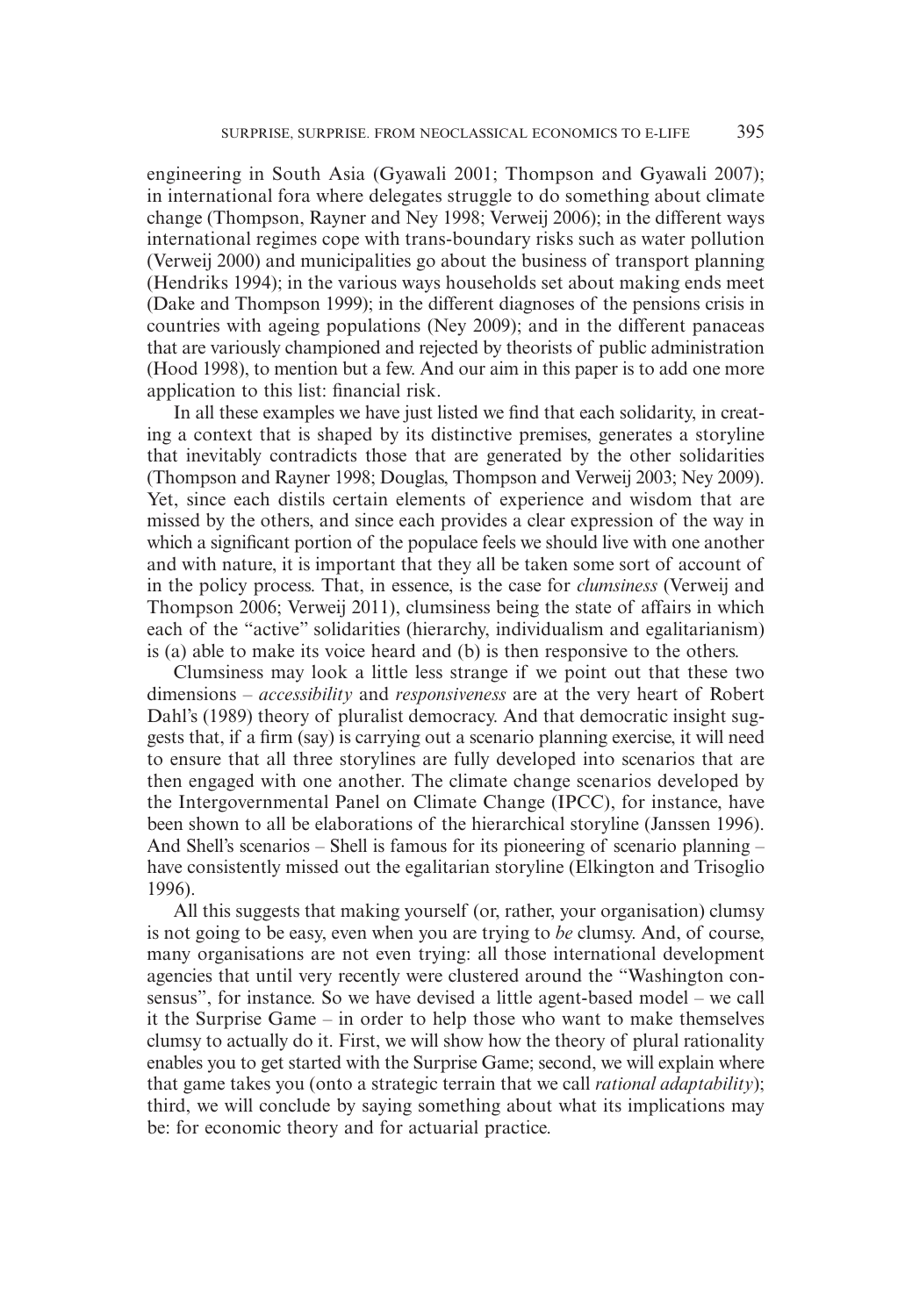### GETTING STARTED, WITH PLURAL RATIONALITY'S HELP

The central hypothesis in the theory of plural rationality is that the way we are caught up in the process of social life (in hierarchically-structured relations, in ego-focused networks, in egalitarian enclaves, and so on) supplies us with our convictions as to how the world is (stable within limits, able to take anything we throw at it, everywhere fragile, and so on). Mother Nature, however, cannot always comply. In these non-compliant circumstances there will be a persistent, and very likely growing, mismatch between what we expect to happen and what actually happens. In contrast to those situations where the world happens to be the way we are insisting it is (think of Alan Greenspan and his 40 years of being served so well by his "self-interest ideology") our behaviour is penalised rather than rewarded (by, in Alan Greenspan's case, a "once-in-acentury credit tsunami"). This means that, sooner or later, as Frank Sinatra was always telling us, something's gotta give.

What it is that gives, and how, depends of course on the particular mismatch – on just how the world actually is and on just how we happen to be insisting it is – and this means that surprises, when they come, can come in a total of 12 different ways (Figure 2).

Our four kinds of actors have been identified in this figure by labels that, we have found, make them more readily accepted by those who work in the general area that goes by the name of Enterprise Risk Management (ERM). But, apart from that, we are sticking with our plural rationality diagram (Figure 1) particularly with its four "icons": the four little pictures of balls in landscapes. These myths of nature, incidentally, come not from anthropology but from the work of ecologists who have studied *managed* ecosystems: forests, grasslands, fisheries and so on (Holling 1986; Holling, Gunderson and Peterson 1993). These ecologists found that those who were doing the managing often took strikingly different decisions in situations that were ecologically identical. Some started spraying the forest with insecticide, for instance, while others stopped.

The myths of nature, therefore, are not falsehoods. Rather, they are the minimal representations of reality that must be ascribed to those managing institutions if they are to be seen as rational. Hence our theory's name. We mention all this so as to make clear that, with its wide range of areas of application and its bold inter-disciplinarity, this is really a *systems theory* that happens to have originated in anthropology. So perhaps it is exactly what we need if we are to get to grips with the *systemic risks* that, as all the pundits have been pointing out, were completely ignored in the run-up to the credit crunch.

Along the matrix's top-left to bottom-right diagonal (Figure 2), where the world is indeed the way it is stipulated to be, there are no penalties and therefore no surprises, but in each of the remaining 12 boxes there are. In order to deduce what each of these surprises will be we need to contrast the sorts of behaviour – "what's the point?" (Nature Capricious – fatalism), "tread lightly on the earth" (Nature Ephemeral – egalitarianism), "who dares wins" (Nature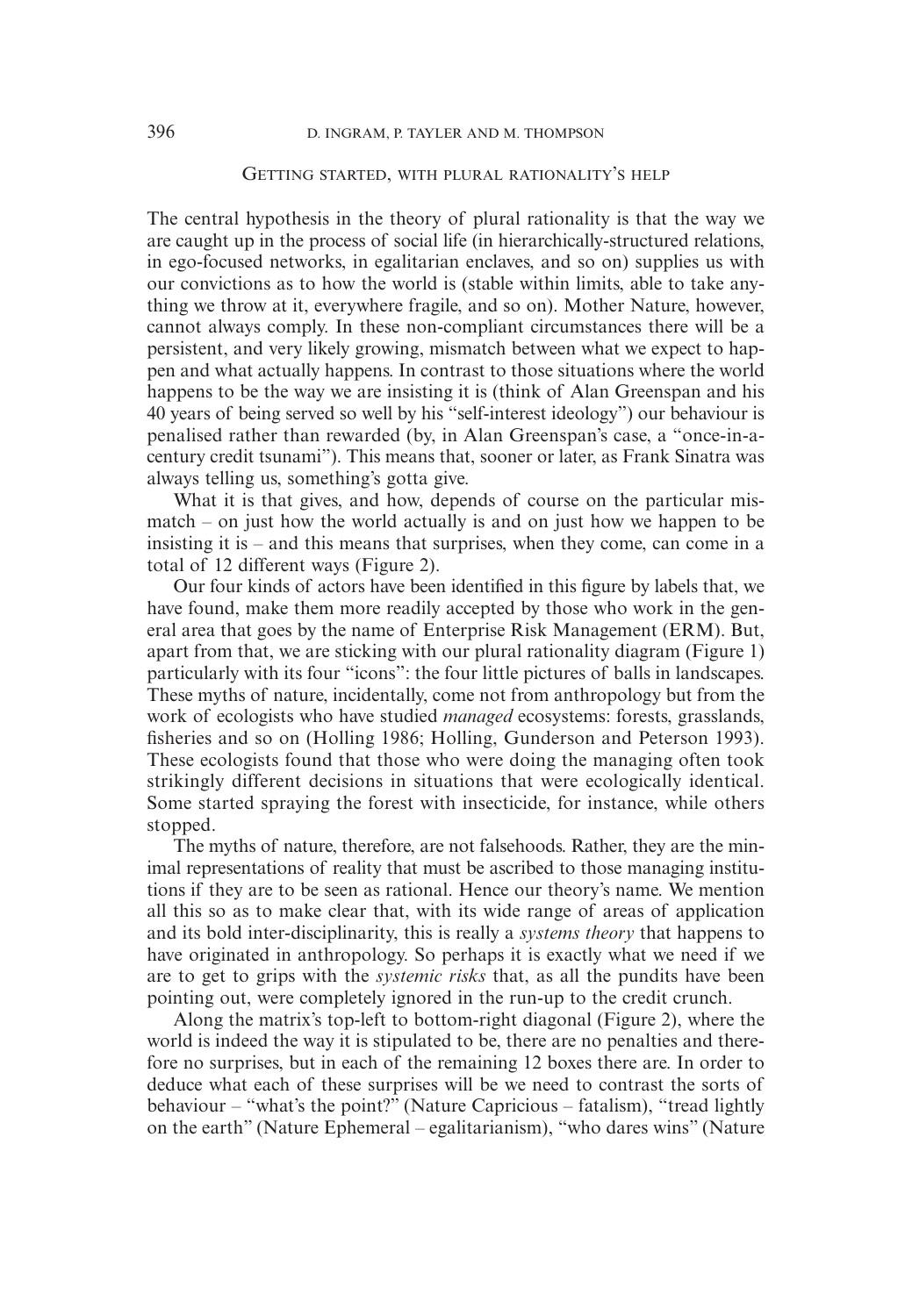| <b>ACTUAL</b><br><b>WORLD</b><br><b>EXPECTED</b><br><b>WORLD</b> | $\cap$<br><b>UNCERTAIN</b>        | <b>RECESSION</b>                                         | <b>BOOM</b>                                                      | <b>NORMAL</b>                                                 |  |
|------------------------------------------------------------------|-----------------------------------|----------------------------------------------------------|------------------------------------------------------------------|---------------------------------------------------------------|--|
| $\Omega$<br><b>PRAGMATIST</b><br>(Fatalism)                      | <b>ALLIGNED</b><br>(No surprises) | Expected<br>windfalls don't<br>happen                    | Unexpected<br>runs of good<br>luck                               | Unexpected<br>runs of good<br>and bad luck                    |  |
| <b>CONSERVATOR</b><br>(Egalitarianism)                           | Caution does<br>not work          | <b>ALLIGNED</b><br>(No surprises)                        | Others prosper<br>(especially<br>individualistic<br>strategists) | Others prosper<br>(especially<br>hierarchical<br>strategists) |  |
| <b>MAXIMIZER</b><br>(Individualism)                              | Skill is not<br>rewarded          | Total collapse<br>(when none<br>was expected)            | <b>ALLIGNED</b><br>(No surprises)                                | Partial collapse                                              |  |
| <b>MANAGER</b><br>(Hierarchy)                                    | Unpredictability                  | Total collapse<br>(when only<br>partial was<br>expected) | Competition                                                      | <b>ALLIGNED</b><br>(No surprises)                             |  |

FIGURE 2: A Typology of Surprises

Benign – individualism) and "look before you leap" (Nature Perverse/Tolerant  $-$  hierarchy) – that are sensible and morally justifiable to the inhabitants of each of the stipulated worlds with the responses such behaviour will provoke in each of these actual worlds.

- In Nature Capricious there is no discoverable pattern to the responses: the world is an enormous fruit-machine.
- In Nature Ephemeral there is a discoverable order: the world is a vast negativesum game.
- In Nature Benign the reverse is the case the world is a huge positive-sum game.
- In Nature Perverse/Tolerant there are two games going on a positive-sum one and a negative-sum one – but (unlike Nature Capricious) there *is* a discoverable order: it is possible to differentiate between those situations in which one game is operating and those in which the other holds sway.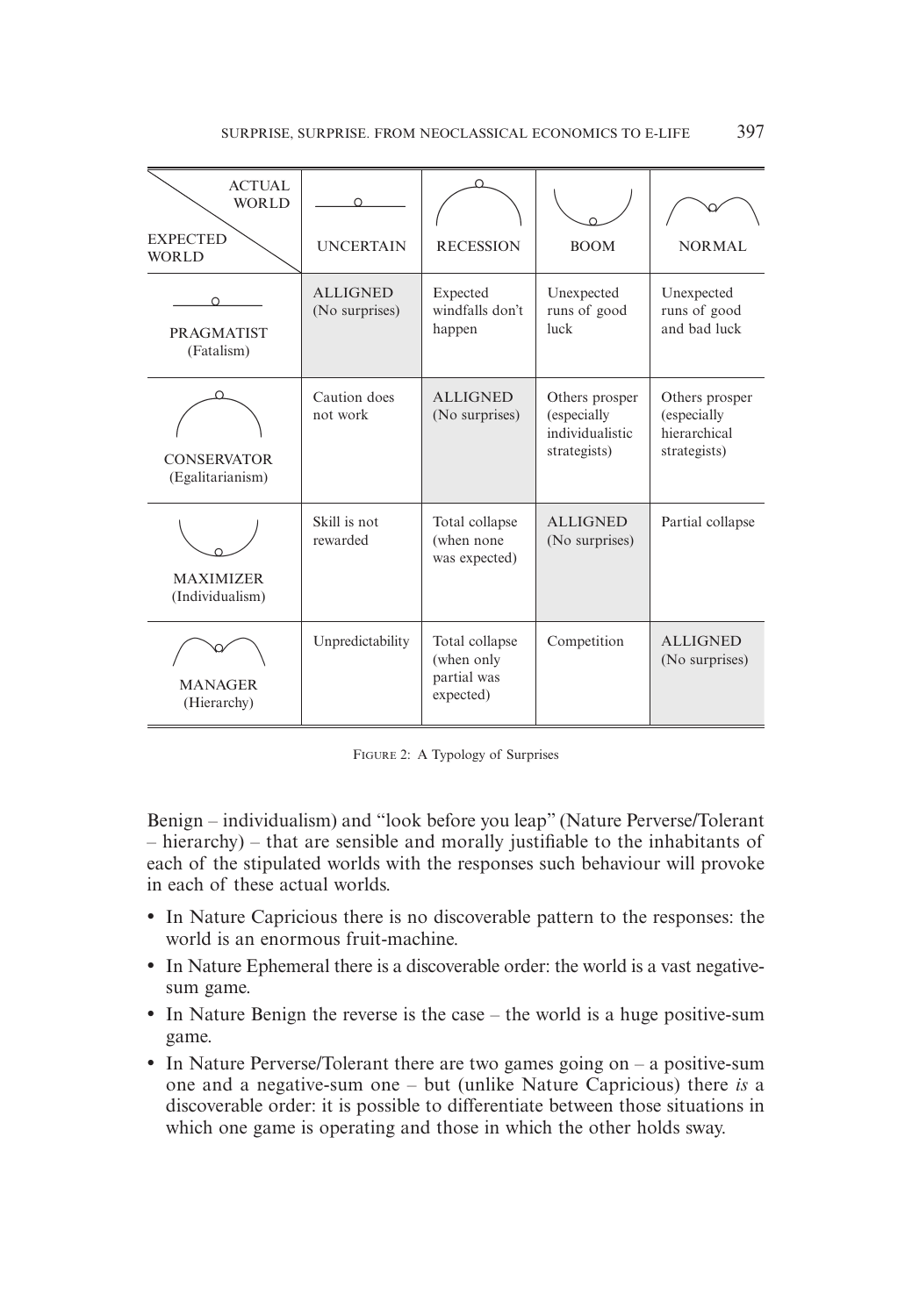For instance, if we have stipulated a world (Nature Capricious) in which learning is not possible, when in fact we occupy one in which it is, then we will be slow to pick up on all the recurrent regularities that are being thrown up around us. And when we do begin to pick up those regularities – when we begin to learn (in one or other of the three possible ways of learning that this typology gives  $us$ ) – then, inevitably, we will find ourselves being eased away from the fatalist myth of nature and being brought under the thrall of one of the others. Conversely, if we have stipulated a world – Nature Perverse/Tolerant – in which there is a clear boundary between equilibrium and disequilibrium, when in fact the world we occupy is flat and featureless, then try as we may (and we will!) we will not be able to obtain the crucial information that we need if we are to act rationally (ie in a way that will uphold the particular patterns of relationships – hierarchy – that we have bound ourselves into).<sup>9</sup> Our information costs, as we put our strategy of certainty-creation to work, will shoot off to infinity, and our resources (which we have defined as limited but expandable within the positive-sum portion of our world) will drain away into a plugless sink. The hierarchical strategy, of course, will probably lead us to switch resources to some other area of information needs, but if the world is everywhere flat we will just be switching them from one plugless sink to another. Eventually, as we learn that learning is not possible, we will find ourselves abandoned by the hierarchical myth of nature and embraced by the fatalist myth: Nature Capricious. And so it goes, each in its distinctively surprising way, for the other ten possible mismatches.

So our typology not only tells us how the various surprises differ; it tells us just how nice or nasty they are likely to be. To discover that you win Life's Lottery more often than you expected you would (row I, column III) is to be quite pleasantly surprised; to experience total system collapse (rows III and IV, column II) is to be rather unpleasantly surprised. So we can give a positive or negative value to each of the surprises. Our typology is then transformed into what game theorists call a "pay-off matrix". Game theorists, however, usually start off with some game ("Chicken", say, or "The Prisoner's Dilemma"), re-describe it as a set of rules, and then triumphantly deduce the pay-off matrix. Here, we have the reverse situation. We already have the pay-off matrix; the challenge is to discover what the game is! Our predicament is akin to those jokes where you are told the punch-line and have to try to work out what the question is (for example, "9W"; question: "Tell me, Professor Wittgenstein, do you spell your name with a V?"). Our answer is provided in the form of our agent-based model, the Surprise Game.

<sup>9</sup> We have no objection to the idea of *rational choice*; just to the addition of the word "theory". "A rationality", as Grauer, Thompson and Wierzbicki (1985, p4) have stressed, "is a conceptual framework for perceiving what constitutes rational action". Only if you have a set of hypotheses as to the nature of these conceptual frameworks – how many of them there are, how they differ, where they come from, how they interact and so on – can you speak of a theory.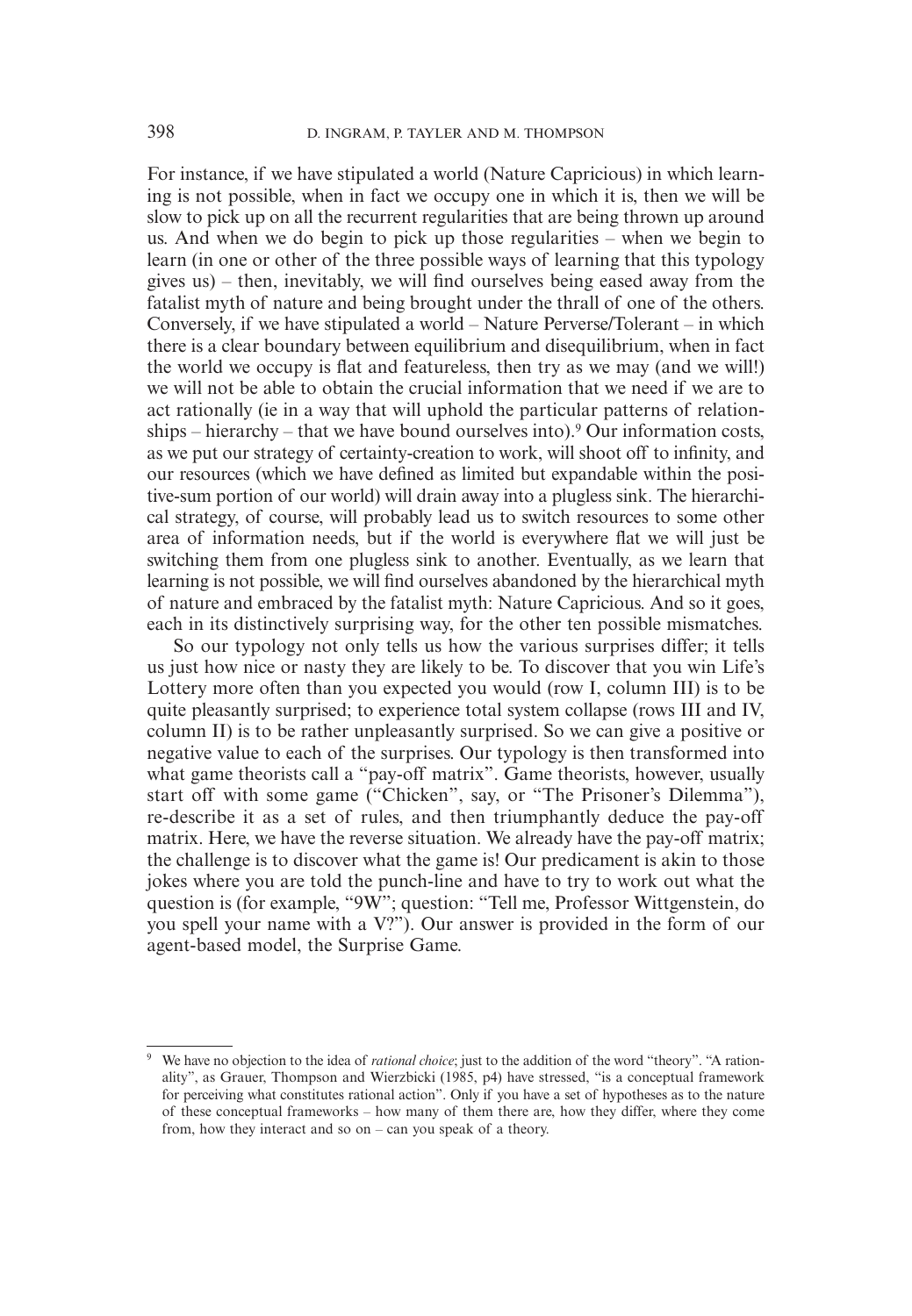#### THE SURPRISE GAME

In the Surprise game, we have populated a computer simulation world with 30 economic agents or firms. At the outset, we assign them to the four solidarities. But instead of defining rules of behaviour and divining a payoff matrix, we start with the payoff matrix in the form of the Typology of Surprises in Figure 2.

In addition, we specify how the world will interact with the agents. The environment for these firms is not *surprised* by the actions of the firms, but it is pressured to keep changing. For this Surprise Game, we have presumed a closed world with finite resources. In such a world, the growth imperative of the Maximizers will quickly put all of those resources at risk, pressuring the environment out of its Boom phase. The caution of the Conservators will result in a build-up of under-utilized resources which will cause pressure for the world to break out of a Recession. The Managers will slowly and capably build up the amount of resources at risk, eventually pressuring the world out of what they think of as the Normal phase of the environment. The Pragmatists' strategy is somewhere between those of Conservators and Managers and tends not to produce any pressure. But the randomness of their Uncertain environment will sooner or later seem to show a pattern that is either favourable or unfavourable, resulting in reinforcing behaviour from the other firms that causes the environment to shift in that direction.

As the environment shifts, the firms either encounter the surprises and change their outlook or else they fail to do this and are replaced by new firms which, at least at the outset, are in alignment with the environment. It is by this device that the game ensures that there is always the full complement of 30 firms, and their overall dynamics (over a run of half an artificial century) are summarised in Figure 3.



Within this Surprise Game world, the financial results of firms can be seen to vary according to their alignment with the environment. Many avid proponents

FIGURE 3: Fifty Years in the World of the Surprise Game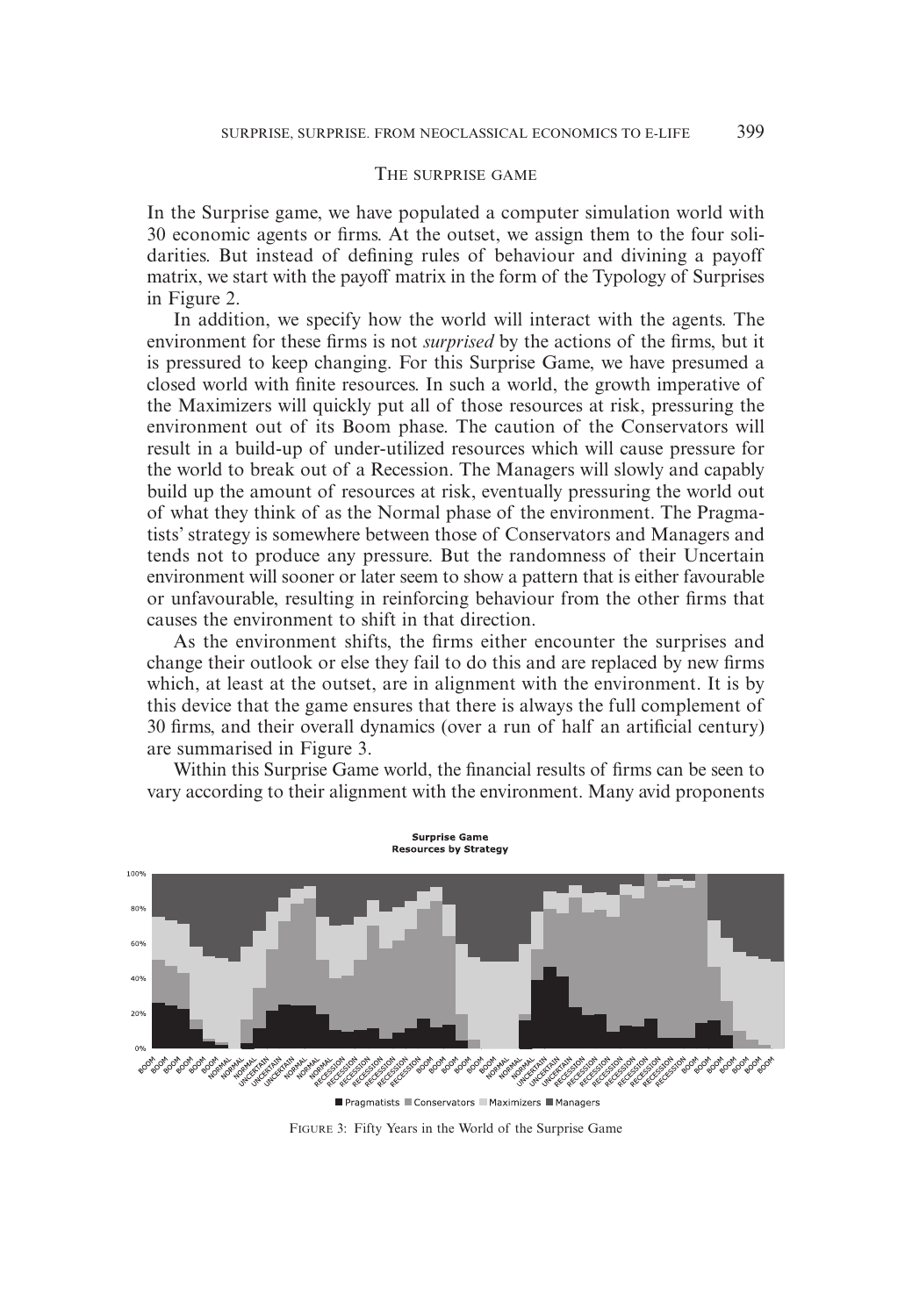of one or another of the four solidarities would suggest that the best course would be for the firm to always stay with its original strategy. This strategy can be called "Stay the Course" and Table 1 shows the overall results for each of the four ways of Staying the Course.

|              | Average Return | <b>Standard Deviation</b><br>of Return | <b>Failure Rate</b> |
|--------------|----------------|----------------------------------------|---------------------|
| Pragmatists  | $\theta$       | 15.3                                   | $10.61\%$           |
| Conservators | $\theta$       | 5.39                                   | $0.01\%$            |
| Maximizers   | 4.28           | 32.08                                  | $26.96\%$           |
| Managers     | 2.88           | 17.96                                  | 12.90%              |

TABLE 1 RESULTS OF STAY THE COURSE STRATEGY

The Conservators are seen to meet their strategic objectives. Their firms almost never fail under a Stay the Course strategy. But on the average, as the world shifts among the four risk environments, they also achieve zero returns, with a small amount of variance up and down. Pragmatists also achieve no returns, but have both a substantial variance of returns and failure rate. Maximizers and Managers both achieve small returns, though much lower than their expectations. And they each show substantial variances of returns. Maximizers show a failure rate of over 25% when they Stay the Course. This modelled result had some real life confirmation when the two large US investment banks (Bear Stearns and Lehman Brothers) that stayed with their pure Maximizer behaviours were the largest casualties in the early days of the Global Financial Crisis.

In fact, the Surprise Game suggests that the imperatives of the Surprise Typology (Figure 2) will usually result in some shifting of solidarity. The degree to which this shifting of solidarity aligns with the risk environments presents drastically different results for the firms as shown in Table 2. A shift to the solidarity that matches the new environment is considered a successful adaptation. So the Adaptation Success Rate is the measure of the degree to which the solidarity is in alignment with the environment.

| Adaptation<br><b>Success Rate</b> | Average Return | <b>Standard Deviation</b><br>of Return | <b>Failure Rate</b> |
|-----------------------------------|----------------|----------------------------------------|---------------------|
| $0\%$                             | $-1.69$        | 19.35                                  | 19.97%              |
| 25%                               | 1.94           | 20.12                                  | $16.09\%$           |
| 50%                               | 5.56           | 20.21                                  | 12.19%              |
| 75%                               | 9.19           | 19.64                                  | 8.32%               |
| 100%                              | 12.81          | 18.46                                  | 4.76%               |

TABLE 2 VARIATION OF RESULTS BY SUCCESS OF ADAPTATION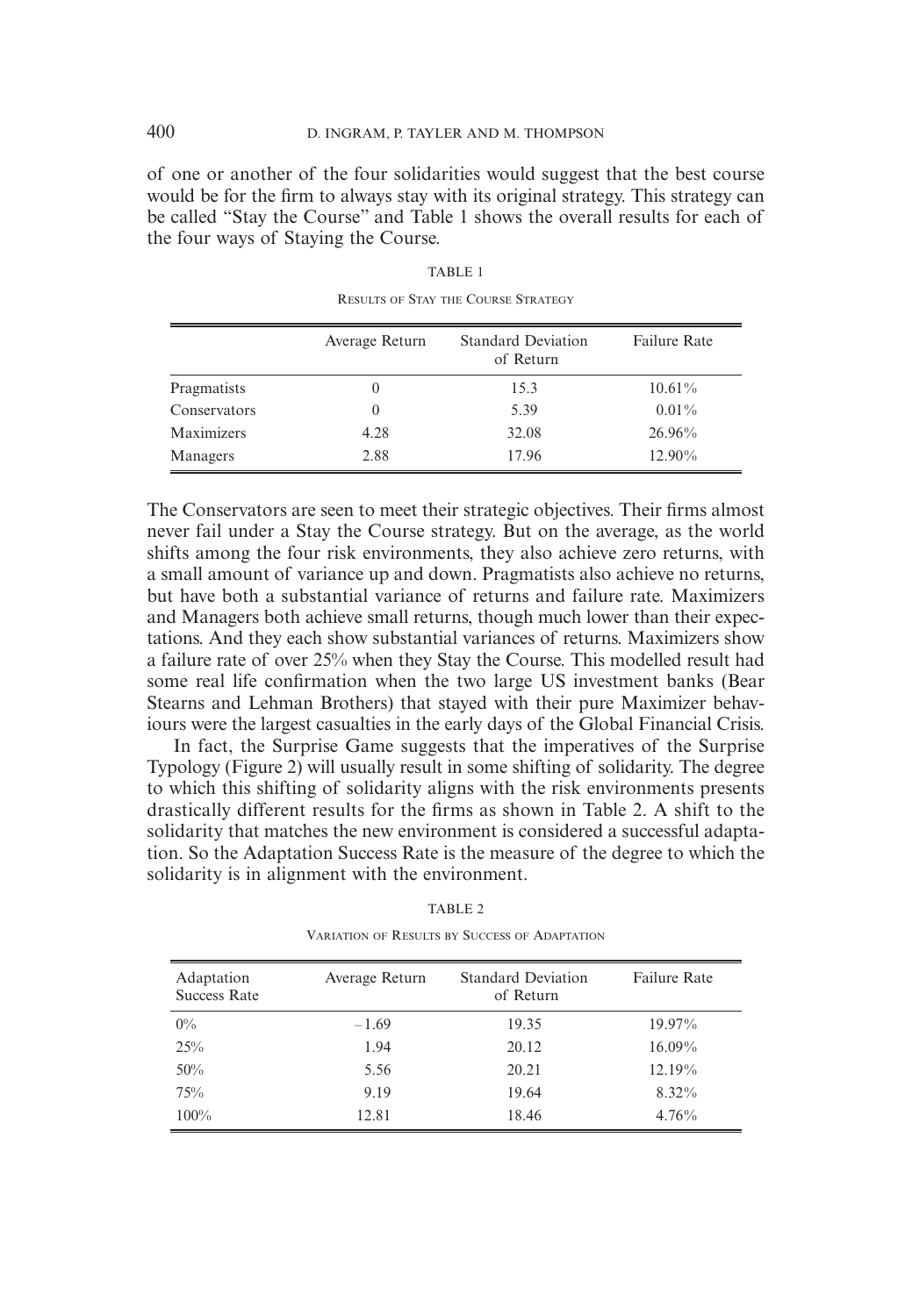The  $0\%$  Adaptation Success Rate suggests that the firm never has the solidarity that aligns with the environment, always changing before a previous solidarity aligns. The ultimate bad luck firm. Those firms show results that are slightly worse than the Pragmatists who Stay the Course, but with twice their rate of firm failure. At the other extreme, the firm with  $100\%$  successful adaptation – the *rationally adaptable* firm – can achieve quite good returns over all phases of the environment, with moderate variance of returns and a fairly low failure rate.

The firm with the  $25\%$  success rate is getting it right as often as guessing would accomplish. A firm that simply follows the Surprise Payoff rules will achieve somewhere between the 25% and the 50% success rate in adaptation.

#### SOME IMPLICATIONS

Rather than insisting that we are all rational utility-maximisers (neoclassical economics) or all incapable, in the same irrational way, of behaving according to the tenets of neoclassical economics and therefore desperately in need of the wise guidance of hierarchy (behavioural economics), $10$  the Surprise Game suggests we should think in terms of plural rationality: individuals moving in and out of different solidarities in different parts of their lives.

Since pretty well all the current debate is over whether neoclassical or behavioural economics is right, an approach that says they are both wrong is likely to be seen as having come out of nowhere: an unwelcome bolt from the blue, you might say. In fact, it has not come out of nowhere; it has come out of evolutionary economics (eg Nelson and Winter 1982; Arthur 2009). But, bolt from the blue or not, it is clearly going to have some implications.

#### **Reversing Out of the Mathematized Cul-de-Sac**

Economics, the Surprise Game suggests, took a wrong turn, back in the 1920s and 30s, when it mathematized itself and came up with its snappy new definition: the allocation of scarce resources to alternative ends.11 Before then, scarcity was not such a crucial concept and the focus was much more on industrial organisation and technology (eg Adam Smith and his pin factory) and on the

<sup>&</sup>lt;sup>10</sup> The behavioural economists themselves, curiously, are exempt from this supposedly universal irrationality; they, unlike the untutored masses, are able to discern what is rational. Moreover, they propose to harness that discernment to public policy: for instance, by spotting the appropriate moment and then "nudging" all the ignoramuses across to the rational behaviour: "We can make you behave. Our plan is to embed the insights gleaned from behavioural economics throughout government" (Osborne and Thaler 2010, George Osborne became Britain's Chancellor of the Exchequer in May 2010, four months after this article was published).

<sup>&</sup>lt;sup>11</sup> This definition (worded slightly differently) comes from Lionel Robbins (1935). For the serious problems associated with a scarcity-based economic theory see Thompson (2010).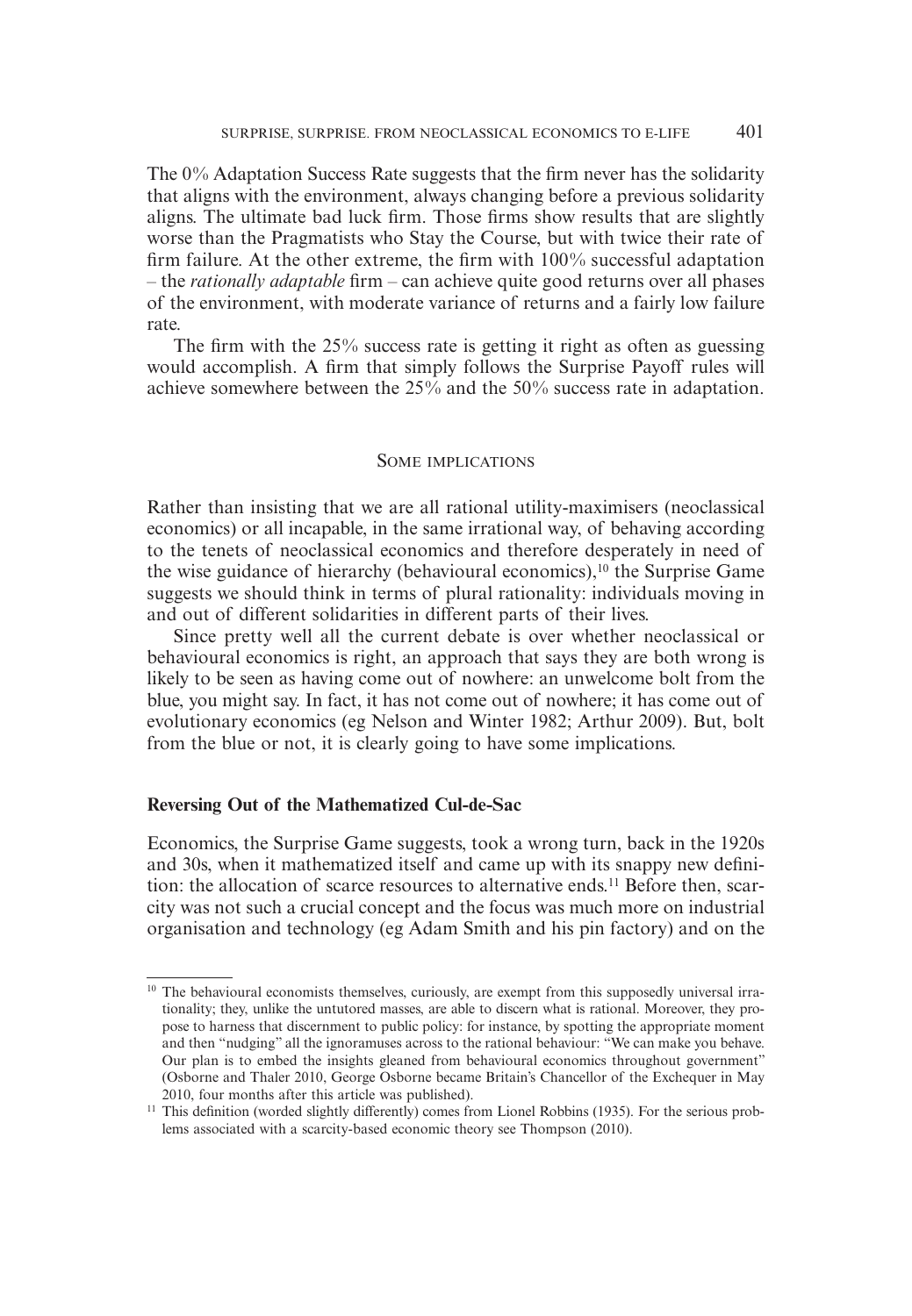political economy of production processes (eg Karl Marx and the "industrial novelist" Elizabeth Gaskell). And Alfred Marshall, though one of Britain's leading mathematicians, steadfastly refused to bring those talents to bear on economics, on the grounds that to do so would be to obscure his over-riding aim: "to understand the forces that cause movement". A valid argument, we might reflect, in view of the fact that the massed ranks of mathematicians employed by the banks totally failed to anticipate the recent "movement" that precipitated the demise (or expensive bail-out) of many of those banks.

The work of one economist, Hyman Minsky (1992), however, has much in common with the Surprise Game. He suggested three general states of economic activity; Hedge, Speculative and Ponzi. And there is, of course, a fourth state that he also acknowledged: Collapse. Minsky argued that, in capitalist economies, there is a normal progression between these states.

- **Hedge.** Lending is primarily to businesses and individuals that clearly have the cashflows to support the repayment of the loan principal and interest. More financing is done via equity than through debt. No specific assumption on future values is needed to support economic activity.
- **Speculative.** Here cashflows of borrowers can fully support the payment of interest on debt, but not the repayment of principal. Debts are presumed to be repaid by refinancing. Debt is starting to overtake equity as a general method of financing. There is an assumption that values of assets in the economy will be the same or higher.
- **Ponzi.** Cashflow from borrowers is not sufficient to repay either principal or interest. Debt becomes almost the sole source of financing, and leveraged share purchases are common. There is an assumption that values are going to increase to be available to pay back principal and interest on debts.
- **Collapse.** Lending ceases, because lenders are uncertain about anyone's ability to pay either principal or interest. Business activity shrinks to the extent that debt was a necessity, and only activity that can be financed out of current cashflows continues. There is no certainty about future valuations of assets. Transition back to the Hedge state can be rapid or prolonged; the length of time spent in Collapse can be heavily influenced by government intervention in the markets.

Plural Rationality provides motivations for the actions within each state. In each state, the predominant economic actors believe that their actions are perfectly rational. The Egalitarian (Conservator) point of view aligns with the Collapse state, as collapse is what they expect. Individualists (Maximisers) believe that the Ponzi-financed schemes will actually turn out fine for everyone, because they believe in continual growth and low risk. The Speculative state is ruled by Hierarchists (Managers) who believe that the delicate balance of debt refinancing can work if things are well managed. And the short term focus of Hedge lending can be matched up perfectly with the expectation of uncertainty of the Fatalists (Pragmatists).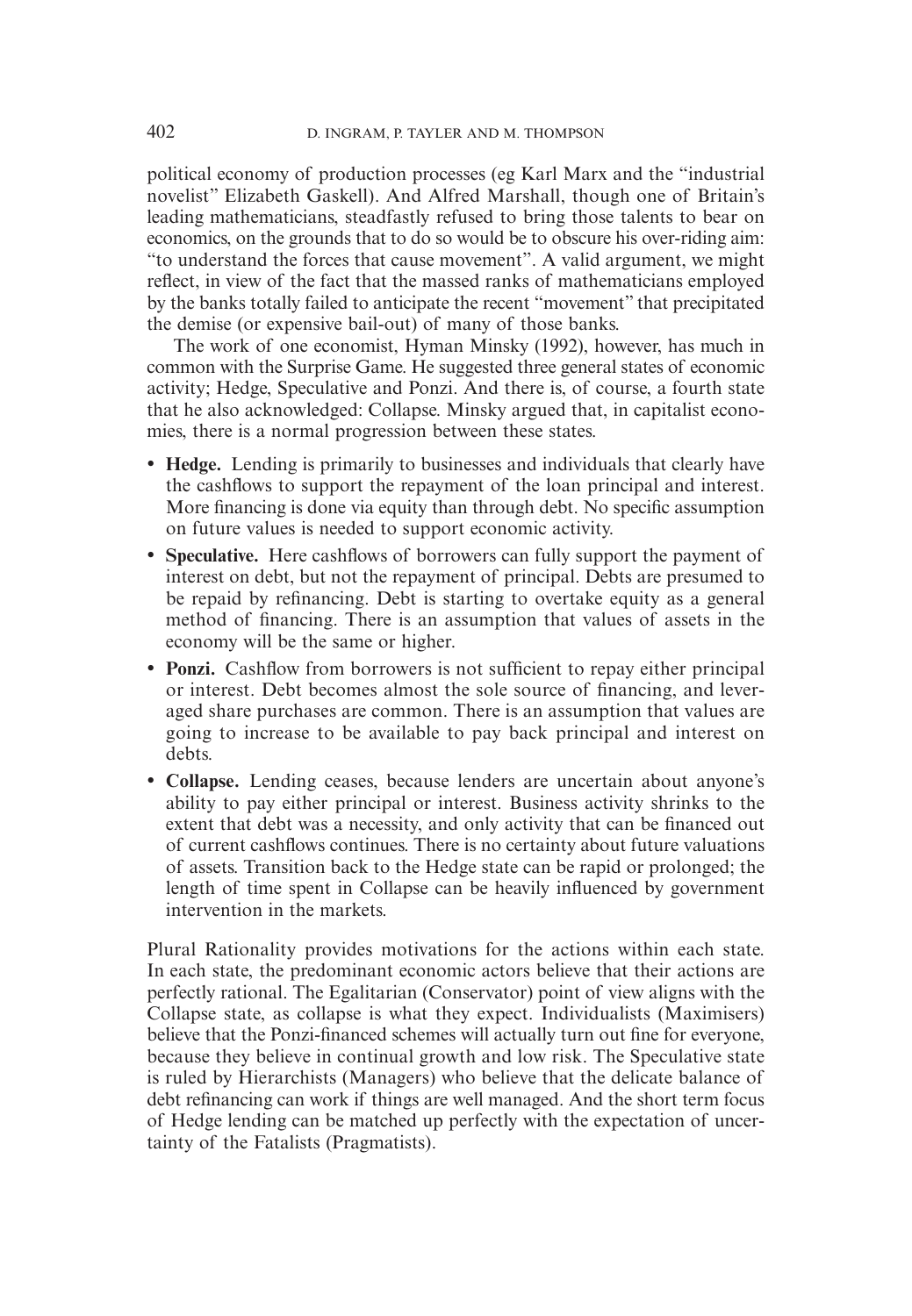# **Nothing To Lose But Your Equilibrium**

Agent-based modelling is not just another method that can be added to the current repertoire; if it comes in then most of the current repertoire goes out. "Artificial life" (which is what agent-based modelling takes us into) concentrates on the micro-level interactions in a system which lead, sometimes, to unexpected *emergent* behaviour of the system as a whole. This, as we have just seen, is what happened with our Surprise Game. It was the 30 "firms" that were equipped with resources and strategies, and with the possibility of strategy-switching, and then allowed to get on with it. The unexpected total-system behaviour – the Kondratieff-like periodicity, for instance, and the endless disequilibration – then emerged. It was not there to start with, and that is what makes artificial life and agent-based modelling different from the more familiar forms of modelling. General equilibrium modelling, for instance, which is much relied on by economists, begins (as its name implies) by ruling out – from the top-down, as it were – all disequilibration. In other words, it *assumes* a state of affairs that we are suggesting does not, and could not exist.

Bottom-up modelling typically proceeds by specifying rules and relationships which govern the interactions between low-level constituents of the system: individual organisms, for instance, or cells (in an immune system, say), or people or, as in our Surprise Game, firms. This is in contrast to top-down modelling which normally specifies system behaviour through a series of equations that link global (that is, total-system) quantities: overall population size, for instance, or infl ation rate, aggregate economic growth and so on. General equilibrium modelling, for instance, sets out from these sorts of equations which, among other things (insisting that all returns to scale are decreasing, to mention a rather crucial one), ensure that the market "clears". But of course if you want to model a disequilibrium system you cannot do this: you cannot write the equations and then solve them for equilibrium conditions, because there *are*  no equilibria, and this means that bottom-up is the only way to go (Figure 4).

| BOTTOM-UP (Agent-based)                                                                                                     | TOP-DOWN (Aggregate)                                                                                                           |
|-----------------------------------------------------------------------------------------------------------------------------|--------------------------------------------------------------------------------------------------------------------------------|
| Model specified by rules governing agent<br>behaviour                                                                       | Model specified by rules governing average<br>behaviour                                                                        |
| Global behaviour emerges from low-level<br>interactions                                                                     | Global behaviour specified by the model                                                                                        |
| Heterogenous populations (eg fourfold<br>plurality of rationalities)                                                        | Homogenous populations (eg rational)<br>utility-maximisers)                                                                    |
| $Geography$ – spatial effects can be<br>accommodated (eg by use of <i>cellular</i><br><i>automata</i> ): the detail matters | No spatial effects: the big picture is what<br>matters (spatial and temporal wrinkles even<br>themselves out in the aggregate) |
| Boundary conditions (eg barriers) easy to<br>implement                                                                      | Boundary conditions difficult                                                                                                  |
| Evolution of agents (eg Marshallian)<br>movement) is feasible.                                                              | Evolution of populations only                                                                                                  |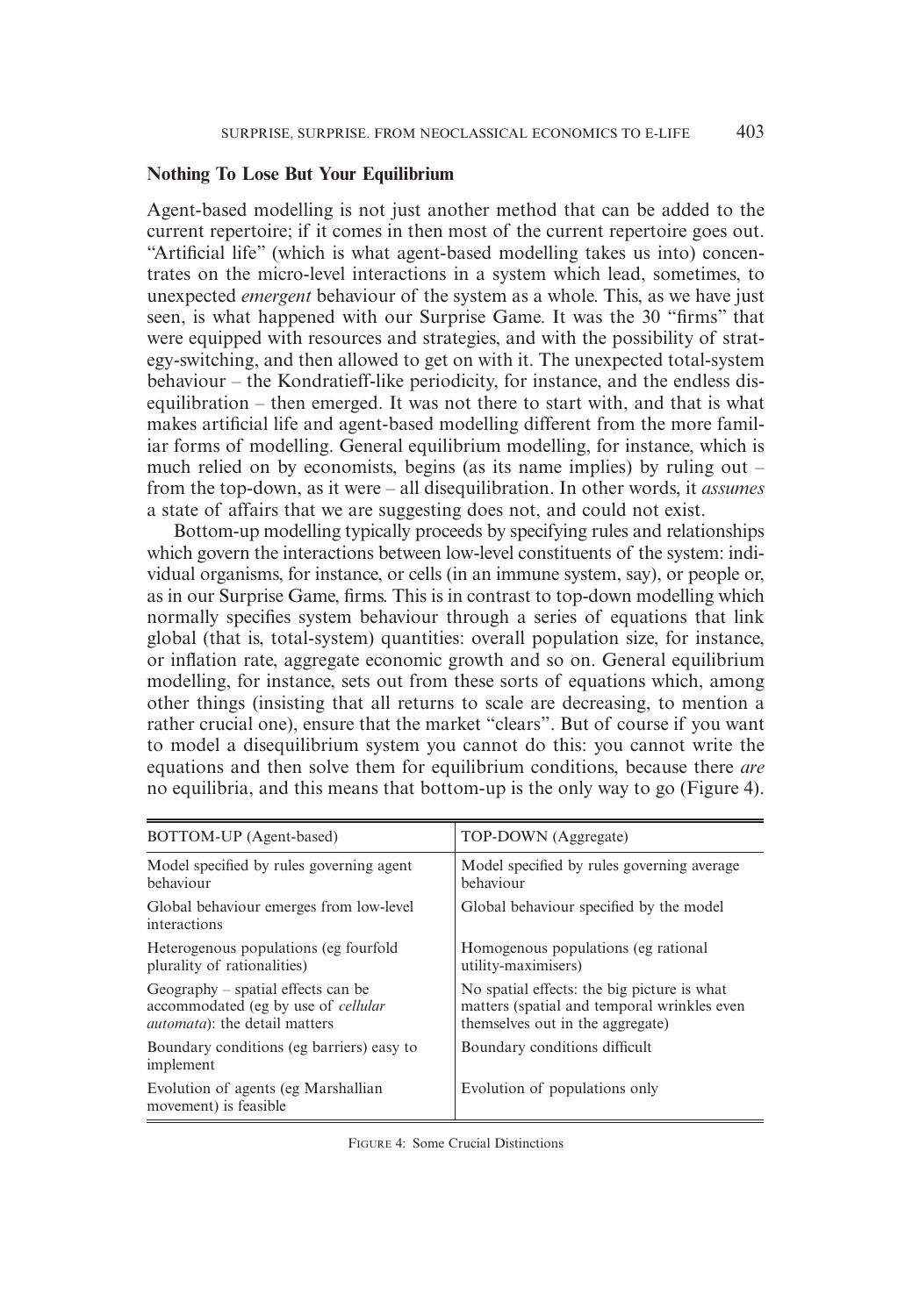A-life has been much concerned with non-human behaviour, and with the sorts of questions that loom large for biological sciences. That is where the a-life discussion has, for the most part been; but a similar discussion, albeit not yet so well-explored, is possible in terms of the modelling of human behaviour: "e-life" as it is called. The Santa Fe Artificial Stock Market is a prime example (Tayler 1995) and our Surprise Game is another, and both are very much in the bottom-up spirit of evolutionary economics (pioneered by Nelson and Winter 1982; see Tayler 1990 for a discussion and explanation of related models).

Traditional economic modelling, by contrast (and as we have already observed), proceeds in a largely top-down fashion. This is clearly the case for macroeconomics, dealing as it does with aggregates like unemployment, inflation, economic growth and so on. However, even "microeconomic" theory is largely top-down too. Markets clear with a single price. Admittedly, there is the assumption of a price-demand curve, so implicitly not everyone in the model is identical, but in general all economic agents are homogenous in their knowledge and preferences, and there is typically little or no distinction made between them. How could there be if they are all assumed to have equal access to perfect information, and to act in a perfectly rational way? Traditional models, moreover, are static, ignoring evolutionary progress (in technological capability, for instance). Indeed, most forms of economic dynamism, leading as they do to increasing returns of some kind, are death to the equilibrium models of neoclassical economics.

We can conclude this section with what we feel is a clinching observation: that the theories of plural rationality and of surprise – with their fourfold differentiations of strategies, myths of nature and risk environments – are tailormade for e-life, and e-life for them. But there is more to it than this. If the lifelike behaviour emerges only when the game encompasses all four strategies, myths and environments (the *requisite variety*), and if this sort of erratic cycling is what makes socio-economic evolution – Marshall's "movement" – possible, then economics really did take a wrong turn.

### **Finally, What About Actuaries?**

The actuarial paradigm is closely related to the Hierarchical point of view: the Managers in our Surprise Game. Actuaries tend to believe that solutions to most problems can be found by careful actuarial analysis. They believe that the world is risky, but that the risk of the world can be managed if done carefully. The moderately risky, Perverse/Tolerant world is what actuaries expect. Unsurprisingly, they tend to thrive in organizations that rely heavily upon the analyses performed by actuaries and that give the actuarial function a clearly defined and well-respected role in their power structures.<sup>12</sup>

<sup>&</sup>lt;sup>12</sup> Ingram and Underwood (2010a) describe the application of Plural Rationality to an ERM program and introduce the strategy of Rational Adaptability. Actuaries are urged to be open-minded about the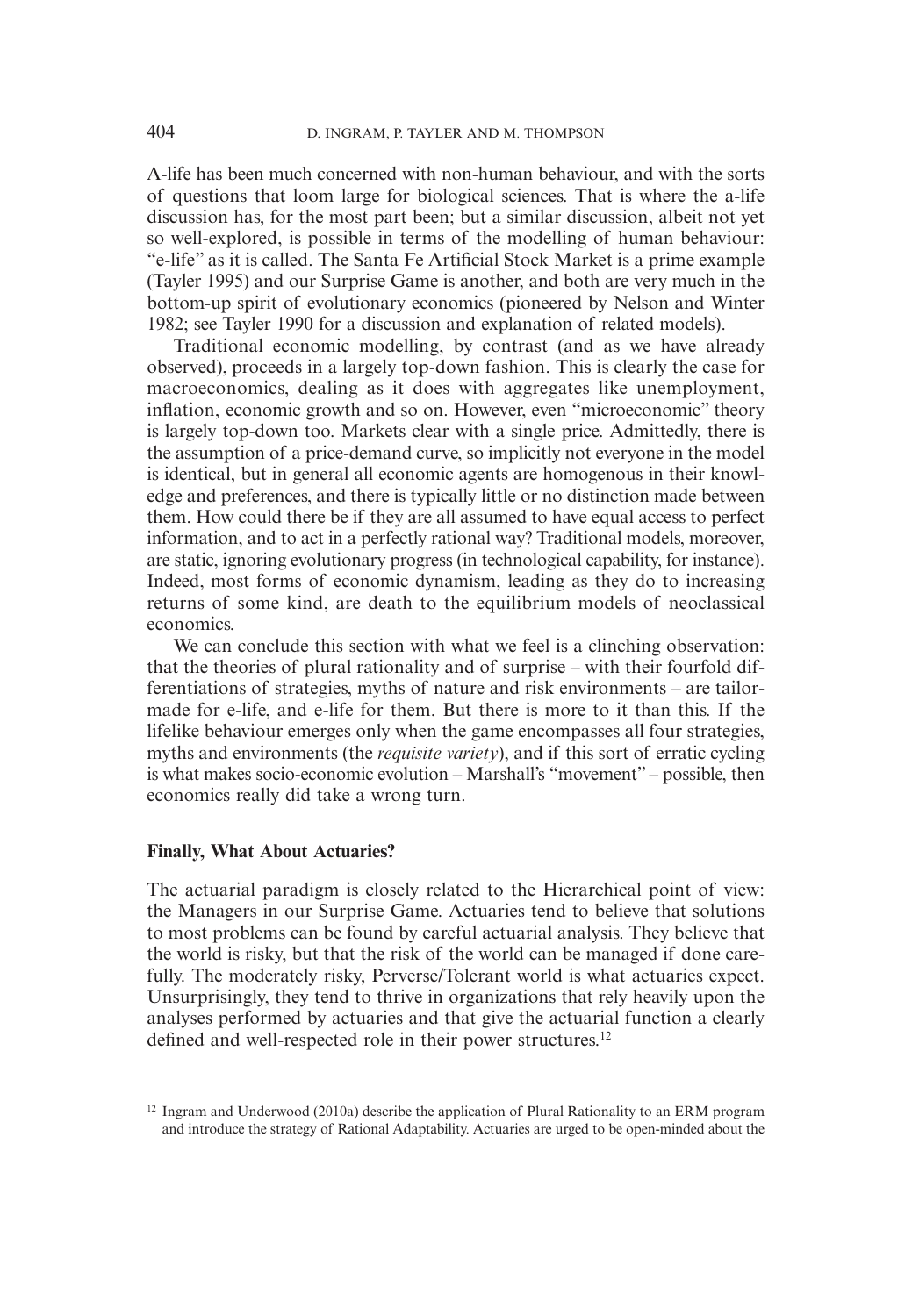Applying the idea of Plural Rationality to actuarial work provides several lines of thought. First, the almost purely Hierarchical approach to problems that the actuarial training favours will be appreciated more within an organization where that is the predominant point of view. Even within such an organization, however, there will be predictable conflicts with Maximizers, Conservators and Pragmatists. While this is not new news to actuaries, plural rationality provides a systematic insight into the points of view of the various factions within the organizations where actuaries practice (Ingram and Underwood 2010b). The Surprise Game provides an illustration (but not an exact prediction) of how those dynamics shift in reaction to surprises. Actuaries can be aware that such dynamics are in action around them and adjust their work accordingly. Much of the actuarial literature is focused on ways to improve or even perfect actuarial analysis within the Hierarchical paradigm; new work could acknowledge that much actuarial work takes place within, or seeks to inform or influence, organizations that are primarily focused upon one or other of the other three paradigms that are identified by plural rationality. It could then identify how best to adapt the actuarial work (and/or the presentation of that work) to be most effective in these other three types of organizations.

Plural rationality also suggests to actuaries that the best tactical approaches to problems involving risk may vary with the variations in the risk environment. The approach currently favoured within the Hierarchical Perverse/Tolerant world view is to take full advantage of the advanced abilities of actuaries to carefully model all aspects of the choices presented to an organization and then to find the optimal combination of choices that provides the best outcomes with the least exposure to the more undesirable possibilities.

But in other environments, our Surprise Game suggests, these models will fail to provide the best answer. In the Benign environment, a simpler approach that puts much less emphasis on the undesirable outcomes will produce superior results, but in the Ephemeral environment, paying attention to making choices that minimize potential undesirable results will provide the best results. Finally, in the Capricious environment, no single approach or choice can be reliable, only broad diversification of approach and choices will be satisfactory.<sup>13</sup>

Finally, plural rationality's four environments provide a challenge to actuaries who are calibrating risk models and to those who seek to use those models to direct insurer risk strategies. The parameters for the models of the four environments are very different:

approach to risk management rather than focusing only upon the risk reward steering strategy of Manager-led firms.<br><sup>13</sup> The four different ERM strategies are described in Ingram and Underwood (2010c). Further work

since that publication suggests that many insurers will use different risk management strategies on different risks.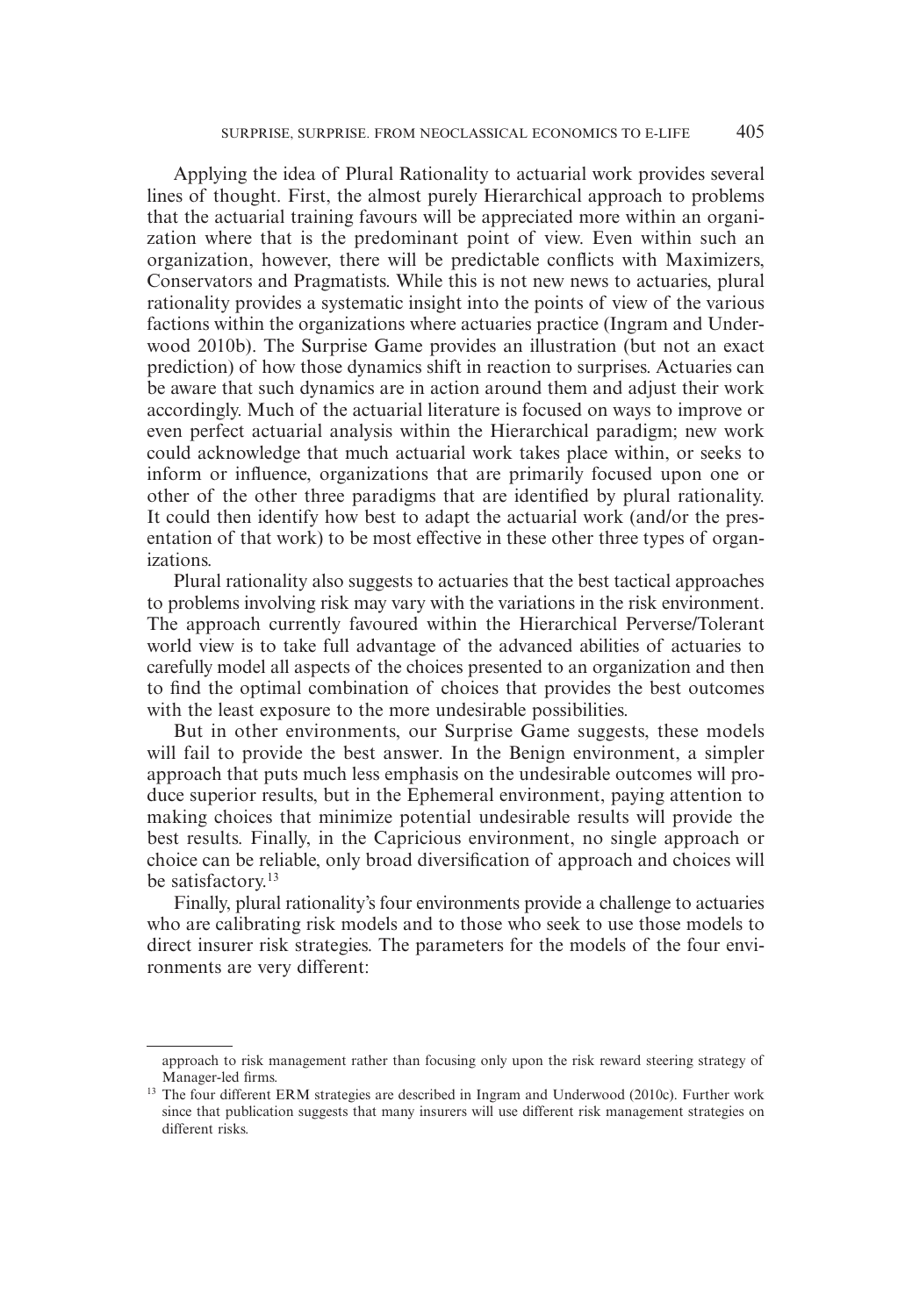| Environment                 | Drift    | Volatility |
|-----------------------------|----------|------------|
| Perverse/Tolerance (Normal) | Moderate | Moderate   |
| Benign (Boom)               | High     | Low        |
| Ephemeral (Recession)       | Negative | Low        |
| Capricious (Uncertain)      | Variable | Variable   |

A single model could incorporate experience from all four environments, but it is difficult to see how such a model would give useful results for actions in any of the four environments.

The above lines of thought, we hasten to add, are highly tentative, and much further work is needed to determine how the insights from the Surprise Game about these four different models can be incorporated into actuarial practices.

#### **REFERENCES**

ADAMS, J. (1995) *Risk*, London: UCL Press.

- ARTHUR, W.B. (1989) Competing technologies, increasing returns and lock-in by historical events: the dynamics of allocation under increasing returns. *Economic Journal*, **99**, 116-131.
- ARTHUR, W.B. (2009) *The Nature of Technology*. London: Allen Lane.
- DAHL, R.A. (1989) *Democracy and Its Critics*. New Haven, Connecticut: Yale University Press.
- DAKE, K. and THOMPSON, M. (1999) Making ends meet: in the household and on the planet. *GeoJournal*, **47**, 417-424.
- DOUGLAS, M., THOMPSON, M. and VERWEIJ, M. (2003) Is time running out? The case of global warming. *Daedalus*, Spring, 98-107.
- DOUGLAS, M. and WILDAVSKY, A. (1982) *Risk and Culture: An Essay on the Selection of Technical and Environmental Dangers*. Berkeley, California: University of California Press.
- ELKINGTON, J. and TRISOGLIO, A. (1996) Developing realistic scenarios for the environment: Lessons from Brent Spar. *Long Range Planning*, **29(6)**, 762-769.
- GRAUER, M., THOMPSON, M. and WIERZBICKI, A. (eds) (1985) *Plural Rationality and Interactive Decision Processes*. Berlin: Springer-Verlag (Lecture Notes in Economics and Mathematical Systems, 248).
- GROSS, J. and RAYNER, S. (1985) *Measuring Culture: A Paradigm for the Analysis of Social Organisation*. New York, Columbia University Press.
- GYAWALI, D. (2001) *Water in Nepal*. Lalitpur, Nepal: Himal Books. (International edition published by Zed Books, London, as *Rivers, Technology and Society*, 2003).
- HENDRIKS, F. (1994) Cars and culture in Munich and Birmingham: the case for cultural pluralism. In D.J. Coyle and R.J. Ellis (eds) *Politics, Policy and Culture*. Boulder, Colorado: West View Press.
- HOOD, C. (1998) *The Art of The State: Culture, Rhetoric and Public Management*. Oxford: Clarendon Press.

INGRAM, D. and UNDERWOOD, A. (2010a) A The Full Spectrum of Risk Attitude, *The Actuary*, SOA.

- INGRAM, D. and UNDERWOOD, A. (2010b) The Human Dynamics of the Insurance Cycle and Implications for Insurers, *SOA Monograph Series*.
- INGRAM, D. and UNDERWOOD, A. (2010c) The Fabric of ERM, *The Actuary*, SOA.
- JANSSEN, M. (1996) *Meeting Targets: Tools To Support Integrated Assessment Modelling of Global Change*. Den Haag: CIP-Gegevens Koninklijke Bibliotheek (ISBN 90-900 99 08-5)
- LINDBLOM, C.E. (1977) *Politics and Markets: The World's Political-Economic System*. New York: Basic Books.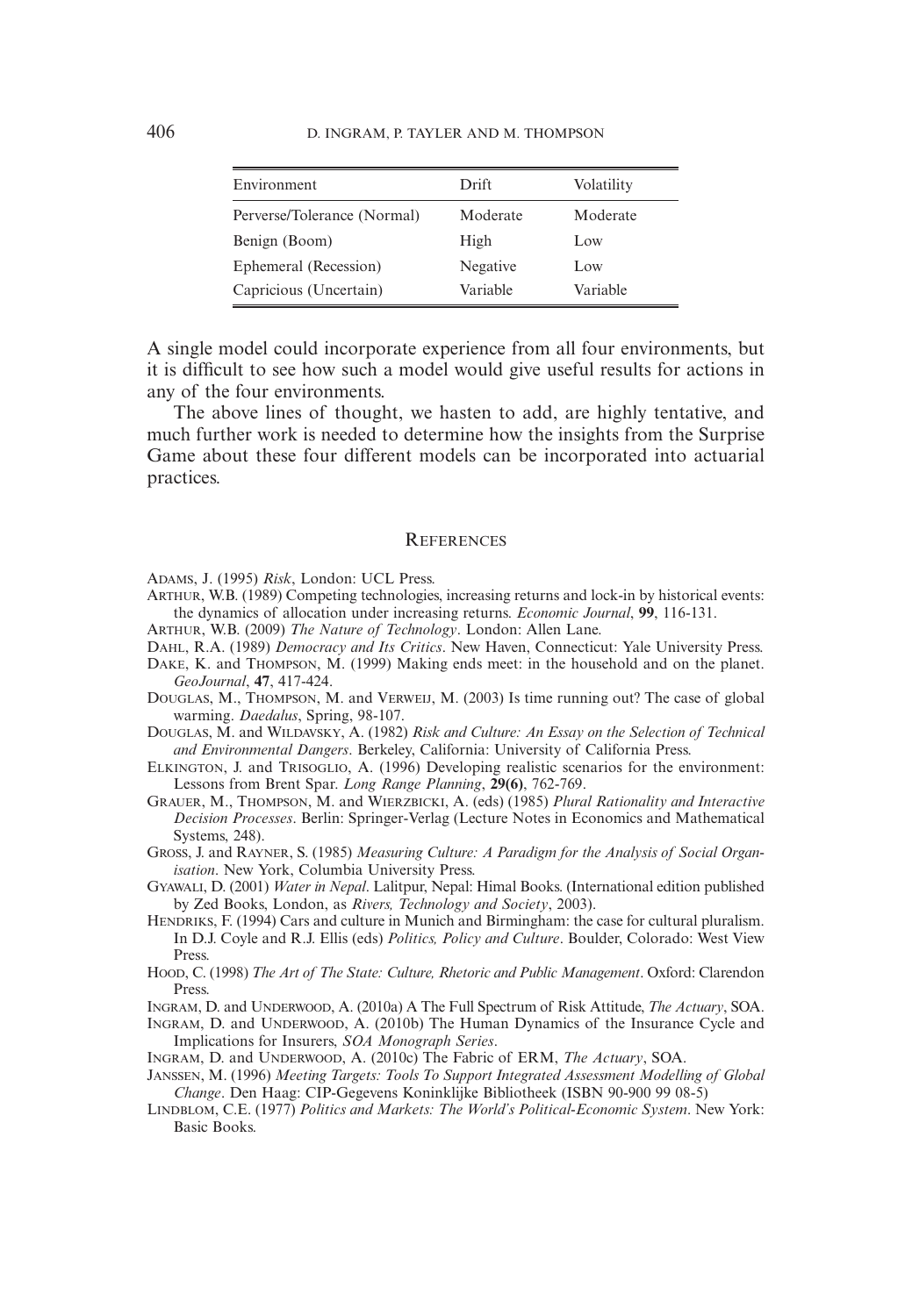- MARRIOTT, M. (1967) Hindu transactions: diversity without dualism. In B. Kapferer (ed) *Transaction and Meaning*. Philadelphia, Pennsylvania: Institute for the Study of Human Issues.
- MINSKY, H. (1992) The Financial Instability Hypothesis. *The Jerome Levy Economics Institute Working Paper Series.*
- NELSON, R. and WINTER, S. (1982) *An Evolutionary Theory of Economic Change*. Cambridge, MA: Harvard University Press.
- NEY, S. (2009) *Resolving Messy Policy Problems*. London: Earthscan.
- OSBORNE, G. and THALER, R. (2010) We can make you behave. London: *The Independent*, 29 Jan. RAPOPORT, A. (1985) Uses of experimental games. In M. Grauer, M. Thompson and A. Wierzbicki (eds) *Plural Rationality and Interactive Decision Processes.* Berlin: Springer-Verlag.
- ROBBINS, L. (1935) *An Essay on the Nature and Significance of Economic Science*. London: Macmillan.
- SCHWARZ, M. and THOMPSON, M. (1990) *Divided We Stand*. Philadelphia, Pennsylvania: University of Pennsylvania Press.
- TAYLER, P. (1995) Modelling artificial stock markets using genetic algorithms. In S. Goonatilake and P. Treleaven (eds) *Intelligent Systems for Finance and Business*. Chichester: John Wiley. THOMPSON, M. (2008) *Organising and Disorganising*. Axminster: Triarchy Press.
- THOMPSON, M. (2010) A bit of the other: why scarcity is not all its cracked up to be. In L. Mehta (ed) *The Limits to Scarcity*. London: Earthscan.
- THOMPSON, M., ELLIS, R.J. and WILDAVSKY, A. (1990) *Cultural Theory*. Boulder, Colorado: West View Press.
- THOMPSON, M. and GYAWALI, D. (2007) Uncertainty revisited (new introduction). In M. Thompson, M. Warburton and T. Hatley, *Uncertainty on a Himalayan Scale*. Lalitpur, Nepal: Himal Books.
- THOMPSON, M. and Rayner, S. (1998) Risk and governance part I: the discourses of climate change, *Government and Opposition*, **33(2)**, 139-166.
- THOMPSON, M., RAYNER, S. and NEY, S. (1998) Risk and governance Part II: policy in a complex and plurally perceived world. *Government and Opposition*, **33(3)**, 330-354.
- VERWEIJ, M. (2000) *Transboundary Environmental Problems and Cultural Theory: The Protection of The Rhine and The Great Lakes*. Basingstoke and New York: Palgrave Macmillan.
- VERWEIJ, M. (2006) Is the Kyoto protocol merely irrelevant, or positively harmful, for efforts to curb climate change? In M. Verweij and M. Thompson (eds) *Clumsy Solutions for a Complex World*. Basingstoke: Palgrave Macmillan, 31-60.
- VERWEIJ, M. (2011) *Clumsy Solutions For A Wicked World: How To Improve Global Governance*. Basingstoke: Palgrave Micmillan.
- VERWEIJ, M. and THOMPSON, M. (eds) *Clumsy Solutions for a Complex World*. Basingstoke: Palgrave Macmillan.
- WILLIAMSON, O. (1975) *Markets and Hierarchies*, New York: Free Press.

#### APPENDIX

## THE SURPRISE GAME MODEL

The game is played by 30 "companies", each of which at each turn must hold one of the four beliefs about the environment in which their company operates.

| Pragmatist (Fatalist)     | Uncertain   |
|---------------------------|-------------|
| Conservator (Egalitarian) | <b>Bust</b> |
| Maximizer (Individualist) | Boom        |
| Manager (Hierarchist)     | Moderate    |

The companies each have a reserve of cash, and an amount of capital invested in revenue producing business activity. Of course, that activity might in any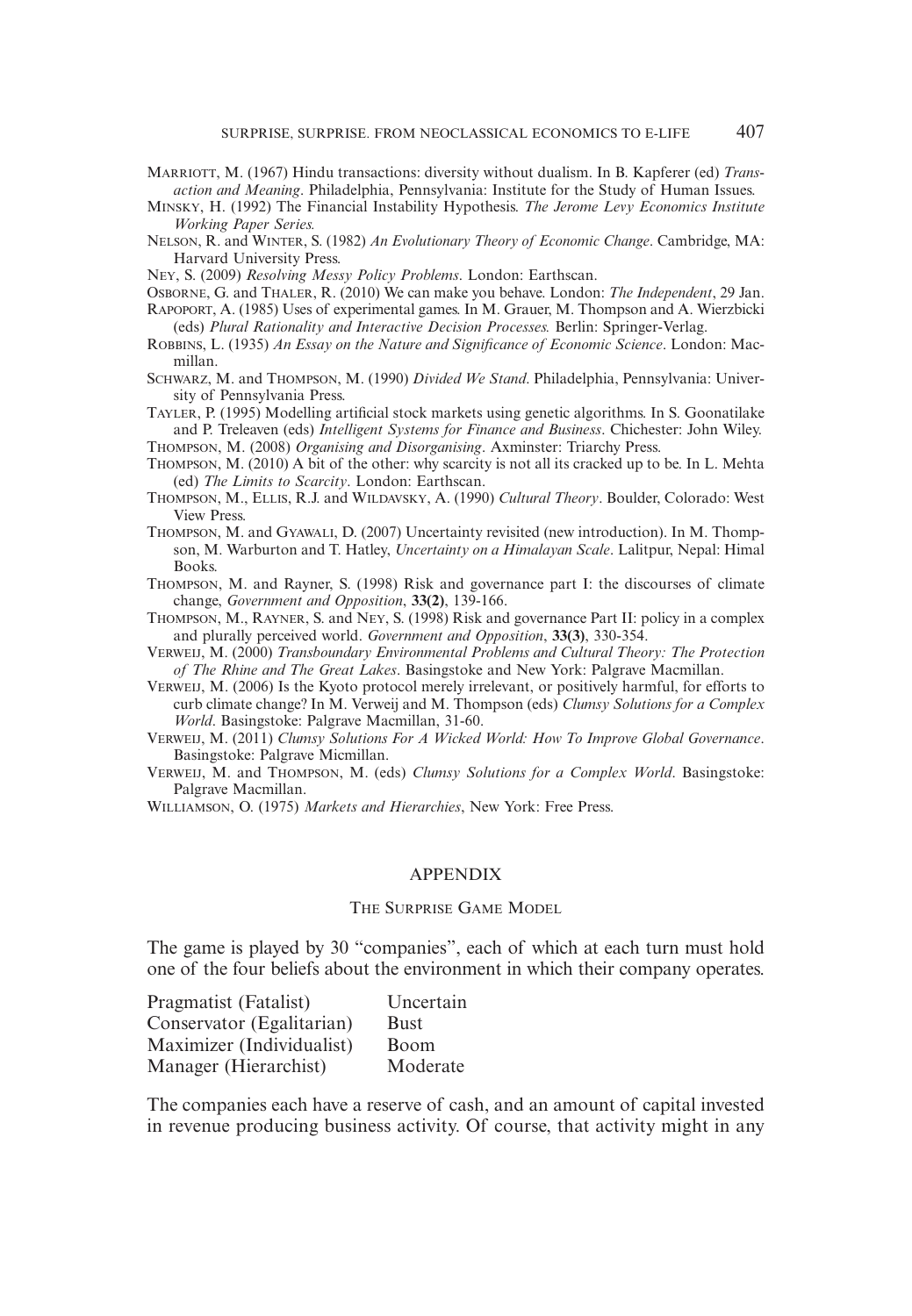year product profits or losses. Each business would in each year choose how much to add to their capital investment, at a rate which depends on their belief about the business environment. The amount of investment is a constant fraction of their current cash balance and is added to the prior balance of capital investment.

| <b>Belief</b> | <b>Investment Rate</b> % |
|---------------|--------------------------|
| Pragmatis     | $5\%$                    |
| Conservato    | $0\%$                    |
| Maximize      | 30%                      |
| Manage        | 15%                      |

Maximizers are optimistic entrepreneurial types and invest heavily in the expectation of rewards, while Conservators risk nothing since they expect losses. Managers are cautiously optimistic, while Pragmatists do not invest much since they have low expectations. (Pragmatists might better be represented by a random amount of investment).

The rates of return of the invested capital are determined by the following table, which compares the company's belief about the environment (and hence the approach it has taken to the business) with the reality:

|             | Uncertain |         | <b>Bust</b> |         | Boom  |       | Moderate |       |
|-------------|-----------|---------|-------------|---------|-------|-------|----------|-------|
|             | a         | b       | a           | b       | a     |       | a        |       |
| Pragmatist  | 10%       | $-10\%$ | $0\%$       | $-20%$  | 20%   | 10%   | 10%      | 20%   |
| Conservator | $5\%$     | $-5\%$  | $-5\%$      | $-5\%$  | $5\%$ | $5\%$ | $0\%$    | $0\%$ |
| Maximizer   | 20%       | $-20%$  | $-30%$      | $-30\%$ | 30%   | 30%   | $-20%$   | 20%   |
| Manager     | $10\%$    | $-10\%$ | $-20%$      | $-20%$  | 15%   | 15%   | 15%      | 15%   |

During the operation of the game, each year will have an environment chosen according to rules that are shown below, and in addition, there will be a random determination of whether it will be a type a or type b sub-environment. Additionally, the value from the above table will then be further treated as the mean of a uniform distribution that extends 5% above and below that value.

So, for example, a Pragmatist in an uncertain year would have an equal chance of getting any of the following returns:

| $15\%$ $14\%$ $13\%$ $12\%$ $12\%$ $11\%$ $10\%$ $9\%$ $8\%$ $7\%$ $6\%$ $6\%$ 5% |  |  |  |  |  |
|-----------------------------------------------------------------------------------|--|--|--|--|--|
| $-15\%$ -14% -13% -12% -12% -11% -10% -9% -8% -7% -6% -5%                         |  |  |  |  |  |

This payoff matrix contains the expectations of each belief (the situation where their strategy lines up with the environment).

| <b>Pragmatist</b> | either $-10\%$ or $10\%$ |
|-------------------|--------------------------|
| Conservator       | $-5\%$                   |
| Maximizer         | $30\%$                   |
| Manager           | $15\%$                   |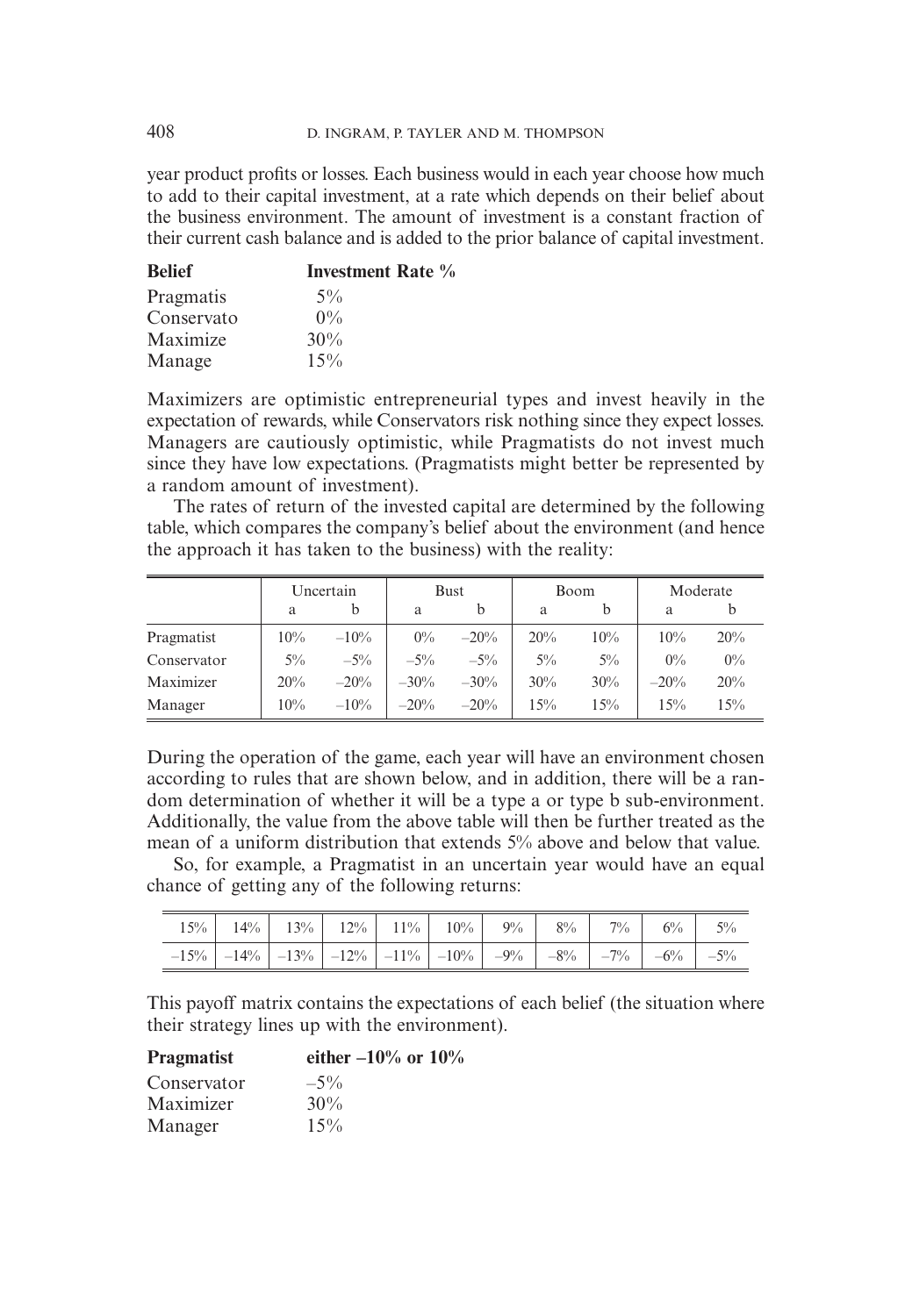To a large extent you could say that the Surprise Game works differently from most Agent-Based Models, where a world is provided and a payoff matrix derived. In the Surprise Game, the payoff matrix is provided and the dynamic nature of the world results.

You can see that the matrix has Pragmatists having either positive or negative results in the a or b situations under any environment. This is because their approach produces less reliable results under any scenario. In addition, in the Uncertain environment, all of the companies with the other beliefs will have a chance of either a positive or negative result.

Maximizers will win big in the Boom environment that they expect, and will have compounded this gain with the large investment that they just made. However, the Maximizers will lose big in the Bust environment. Their results in the Moderate environment will be either large gains or large losses.

The Conservators will experience only very small gains or losses in all environments.

Managers will do well in their expected Moderate environment and show large gains in Booms and large losses in Busts, just not as large as the Maximizers. Their results in those extreme environments will be moderated by their investment amount being somewhat lower than the Maximizers.

The beliefs of the companies are not fixed. After three turns with any one belief a company will assess its experiences and the experiences of the other companies based upon the Surprise matrix. There is also a random element to any change decision. When a company decides to change, their decision of their belief for the following year will be made randomly from one of these five sets of choices:

- 1. All Four Beliefs
- 2. Pragmatist, Manager, Conservator
- 3. Pragmatist, Maximizer, Manager
- 4. Conservator, Manager, Maximizer
- 5. Maximizer, Manager

The decision to change is based upon two statistics about the company and two statistics about the entire group of companies.

|             | $OWNROR = Average$ rate of return for the company over the past three years                               |
|-------------|-----------------------------------------------------------------------------------------------------------|
| <b>SIGN</b> | $=$ Sum of the signs of the last three year's returns for the company                                     |
|             | (i.e. if the three prior years were all gains, then SIGN is 3, if<br>they are all losses then SIGN is -3) |
|             | $AVGROR = Average rate of return for the entire market of thirty companies.$                              |
|             | Weighted by size.                                                                                         |

Top5  $=$  Average rate of return for the top 5 firms.

The rules for changing then are:

a. For all companies, if OWNROR  $\leq -10\%$  then change by rule 1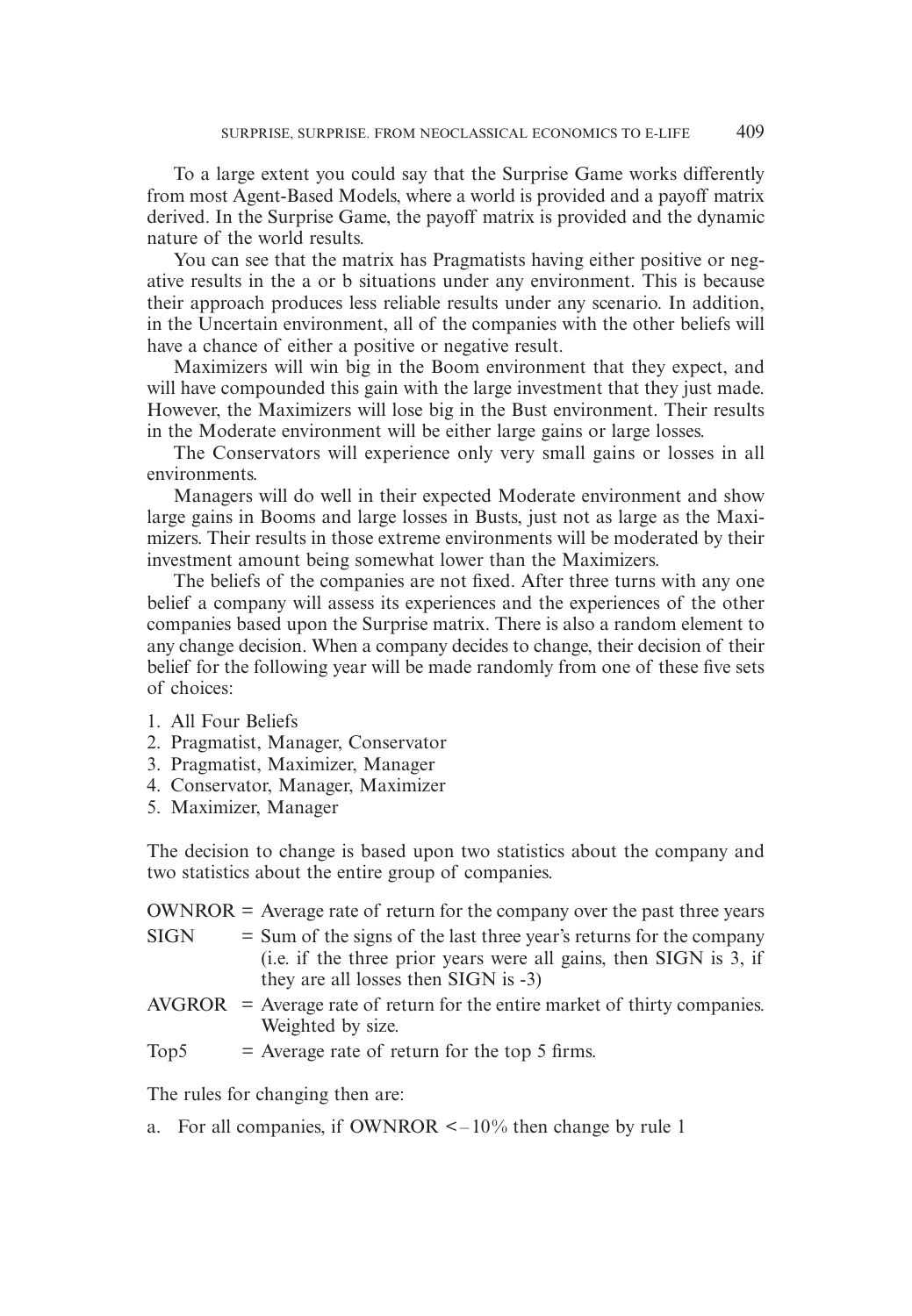For Pragmatist Companies:

| $=-3$                                    | then change by rule 2                                                                         |
|------------------------------------------|-----------------------------------------------------------------------------------------------|
| $=$ 3                                    | then change by rule 3                                                                         |
| $> 20\%$                                 | then change by rule 3                                                                         |
|                                          |                                                                                               |
|                                          |                                                                                               |
| b. If SIGN<br>c. If SIGN<br>d. If $Top5$ | e. If AVGROR $>10\%$ then change by rule 3<br>f. If AVGROR $\leq -10\%$ then change by rule 2 |

For Conservators:

|            | g. If OWNROR $>10\%$ then change by rule 4  |
|------------|---------------------------------------------|
| h. If TOP5 | $>10\%$ then change by rule 4               |
|            | i. If AVGROR $>7.5\%$ then change by rule 4 |

For Maximizers:

j. If OWNROR  $\leq 20\%$  then change by rule 1

For Managers:

| k. If OWNROR $\leq 0$   | then change by rule 1         |
|-------------------------|-------------------------------|
| 1. If $TOP5$            | $>20\%$ then change by rule 5 |
| m. If AVGROR $\leq 5\%$ | then change by rule 1         |

In addition to the 30 companies, the game has one more entity, the bank. The game is a closed system. The companies all start out with an equal amount of cash, and the bank also holds a balance of cash. Each year, as the companies make profits, their cash balance is increased by the amount of their profits and the bank's cash is decreased by that amount. Losses are deducted from their cash and added to the bank's cash.

When losses cause a firm's cash balance to go negative, the firm is bankrupt. It goes out of the game, its capital assets are converted back into cash and returned to the bank. The bank then finances the creation of a new firm in the place of the bankrupt firm. This new firm will have the belief that coincides with the business environment.

Finally, the environment is not fixed. As conditions change so the possibilities change, which results in pressure for a different environment. These changes will take place at most every three years. The rules for these changes are the following:

I. When the value of the cash held by the bank exceeds the total capital stock of the companies, then there is clearly room in the economy for expansion. Comparison of these two macro-economic variables provides a trigger for a jump to a Boom environment.

II. Because there are only fixed resources in the economy, there may come a point when the companies generate more profits than there is cash available in the bank to pay them. In other words, there is a ceiling, so that unlimited